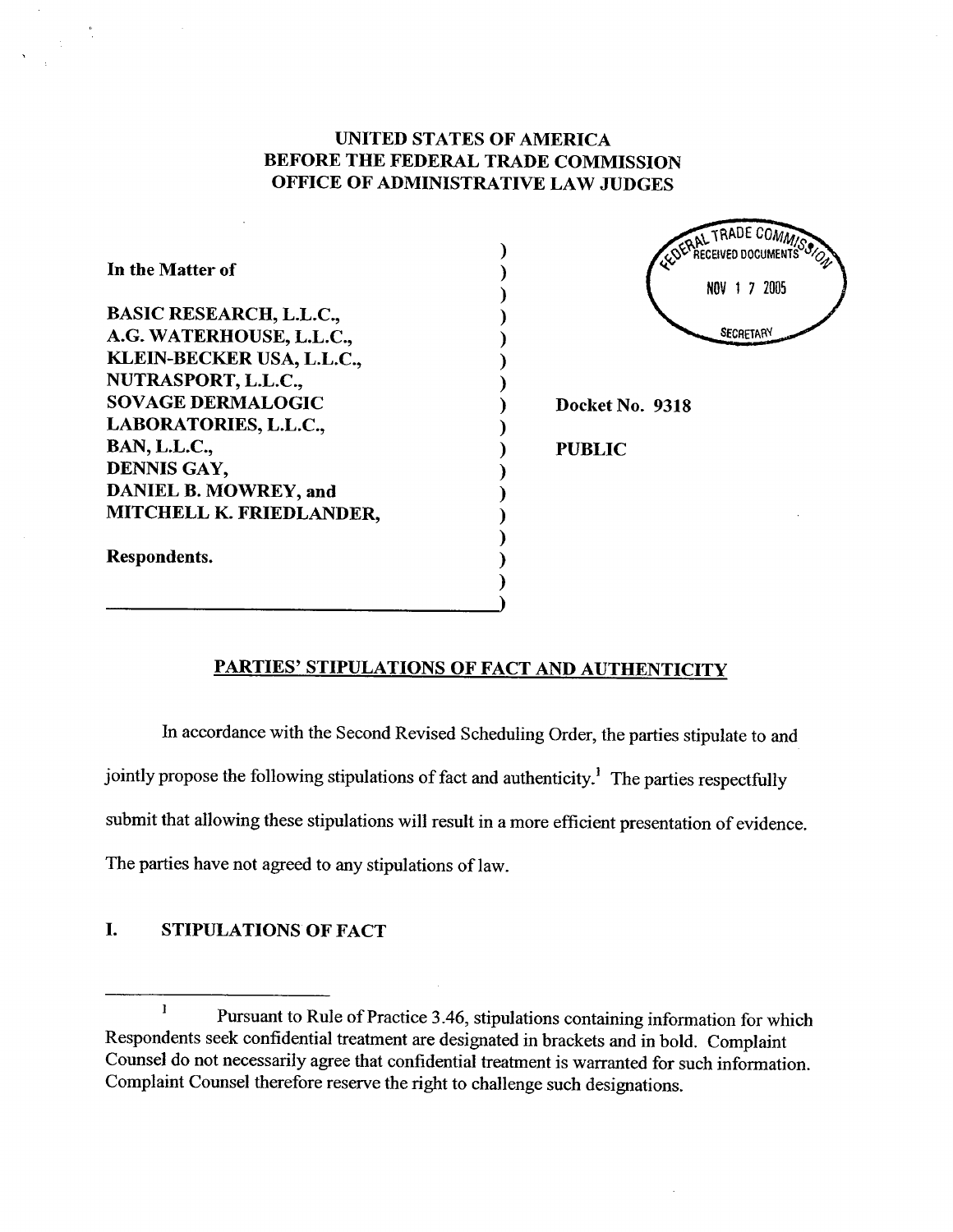1. (REDACTED).

 $\ddot{\phantom{a}}$ 

- 2. (REDACTED).
- 3. (REDACTED).
- 4. (REDACTED).
- 5. (REDACTED).
- 6. (REDACTED).
- 7. (REDACTED).
- 8. (REDACTED).
- 9. (REDACTED).

### 10. (REDACTED).

- 11. Basic Research products have been sold nationally, both in the state of Utah and in other states.
- 12. Daniel B. Mowrey is not a medical doctor.

### 13. (REDACTED).

- 14. Dermalin advertisements appeared in national magazines such as Cosmopolitan, Redbook, Energy Times, Let's Live, and Muscle & Fitness Hers.
- 15. Cutting Gel advertisements appeared in national magazines such as Muscle & Fitness, Physical and Let's Live.
- 16. Cutting Gel was advertised to body builders.
- 17. Tummy Flattening Gel advertisements appeared in national magazines such as Cosmopolitan and Redbook.
- 18. Tummy Flàttening Gel was targeted towards women for use on the tummy.
- 19. Leptoprin was advertised though direct response television on television stations throughout the United States.
- 20. Television advertisements for Leptoprin have aired over 10,000 times.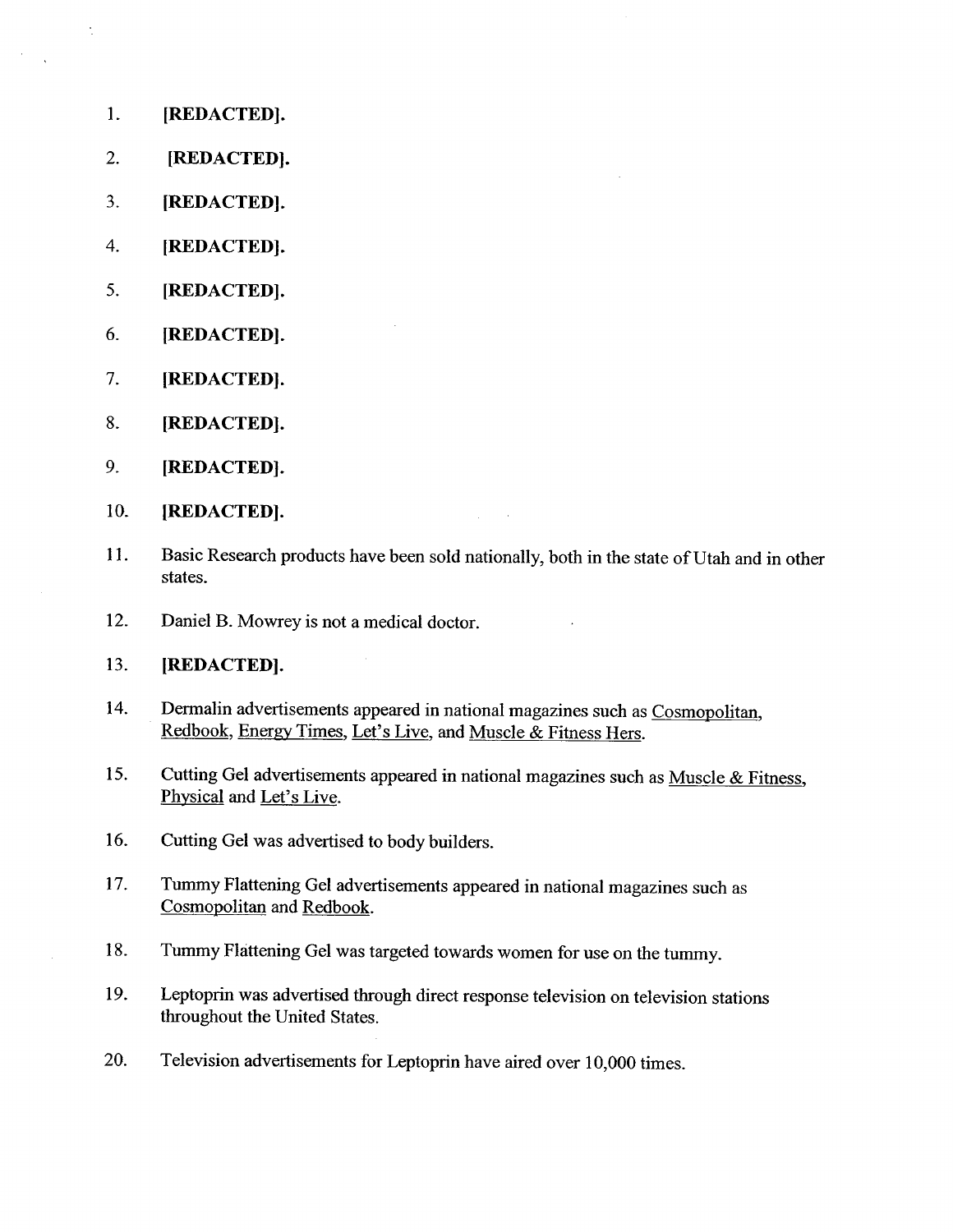- 21. Anorex advertisements appeared in Redbook and Ladies' Home Journal.
- 22. PediaLean was advertised in magazines such as Redbook, Let's Live, and Healthy Living.
- 23. PediaLean was advertised in tabloids such as Star and The Enquirer.
- 24. PediaLean was advertised on the weightlossforchildren.com website.
- 25. PediaLean was advertised on television.
- 26. The target audience for PediaLean was parents of overweight children.
- 27. Dermalin-APg, Cutting Gel, Tummy Flattening Gel, Leptoprin, Anorex, and PediaLean were sold nationally.
- 28. Dermalin has been advertised on Basic Research's Internet websites.
- 29. Dermalin has been advertised in newspapers and tabloids.
- 30. Dermalin has been advertised in magazines.
- 31. Dermalin advertisements appeared in national magazines.
- 32. Cutting Gel has been advertised on Basic Research's Internet websites.
- 33. Cutting Gel has been advertised in newspapers and tabloids.
- 34. Cutting Gel has been advertised in magazines.
- 35. Cutting Gel advertisements appeared in national magazines.
- 36. Tummy Flattening Gel has been advertised on Basic Research's Internet websites.
- 37. Tumy Flattening Gel has been advertised in newspapers and tabloids.
- 38. Tummy Flattening Gel has been advertised in magazines.
- 39. Tumy Flattening Gel advertisements appeared in national magazines.
- 40. Leptoprin has been advertised on Basic Research's Internet websites.
- 41. Leptoprin has been advertised in newspapers and tabloids.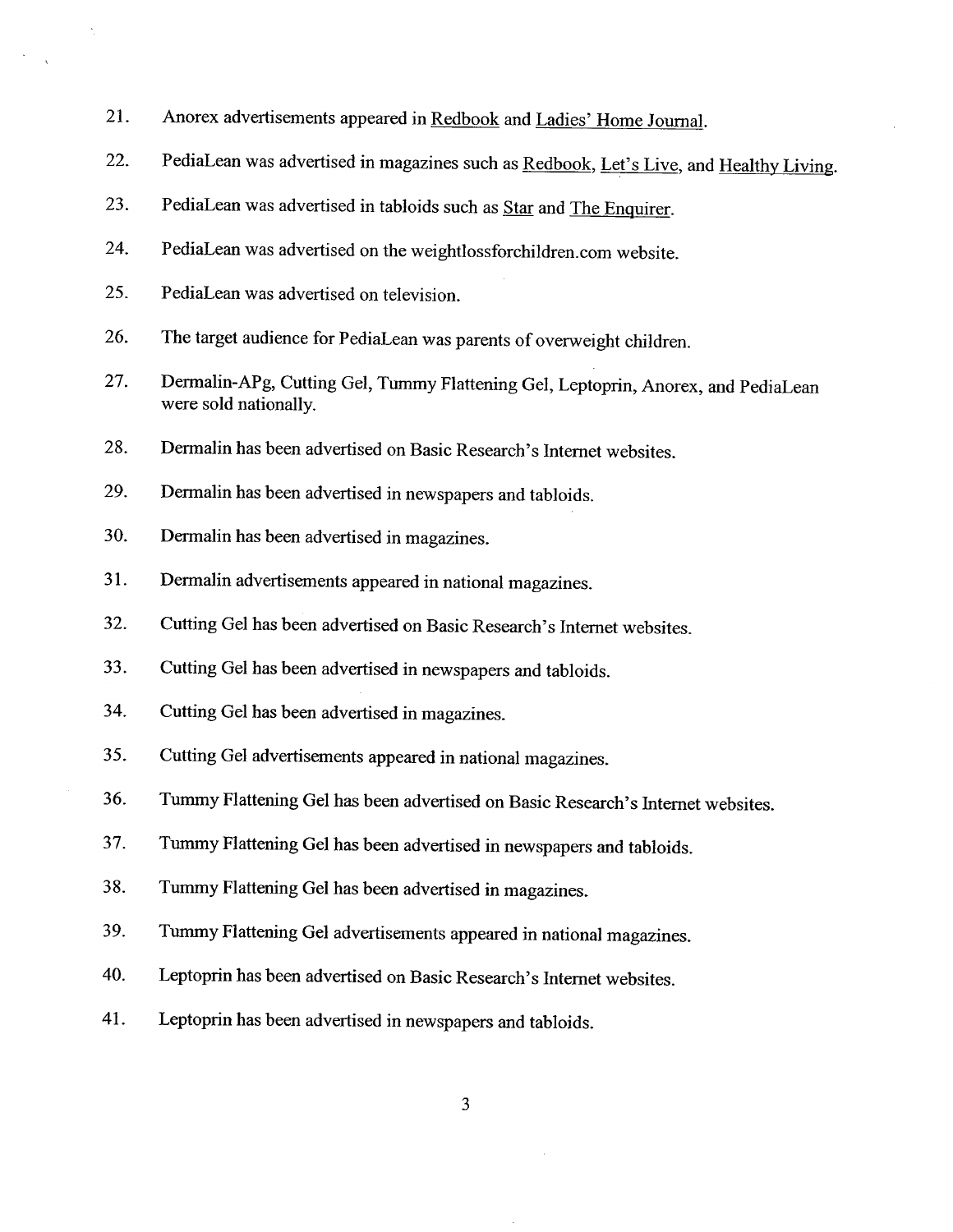- 42. Leptoprin has been adverised in magazines.
- 43. Leptoprin has been advertised in television commercials.
- 44. Leptoprin was advertised through direct response television.
- 45. Leptoprin was advertised on television stations throughout the country.
- 46. Advertisements for Leptoprin have aired in numerous states of the United States,
- 47. A radio advertisement for Leptoprin aired.
- 48. Anorex has been advertised on Basic Research's Internet websites.
- 49. Anorex has been advertised in newspapers and tabloids.
- 50. Anorex has been advertised in magazines.
- 51. Anorex advertisements have appeared in national magazines such as Redbook and Ladies' Home Journal.
- 52. PediaLean has been advertised on Basic Research's Internet websites.
- 53. PediaLean has been advertised in newspapers and tabloids.
- 54. PediaLean has been advertised in magazines.
- 55. (REDACTED).
- 56. (REDACTED).
- 57. (REDACTED).
- 58. (REDACTED).
- 59. (REDACTED).
- 60. (REDACTED).
- 61. (REDACTED).
- 62. (REDACTED).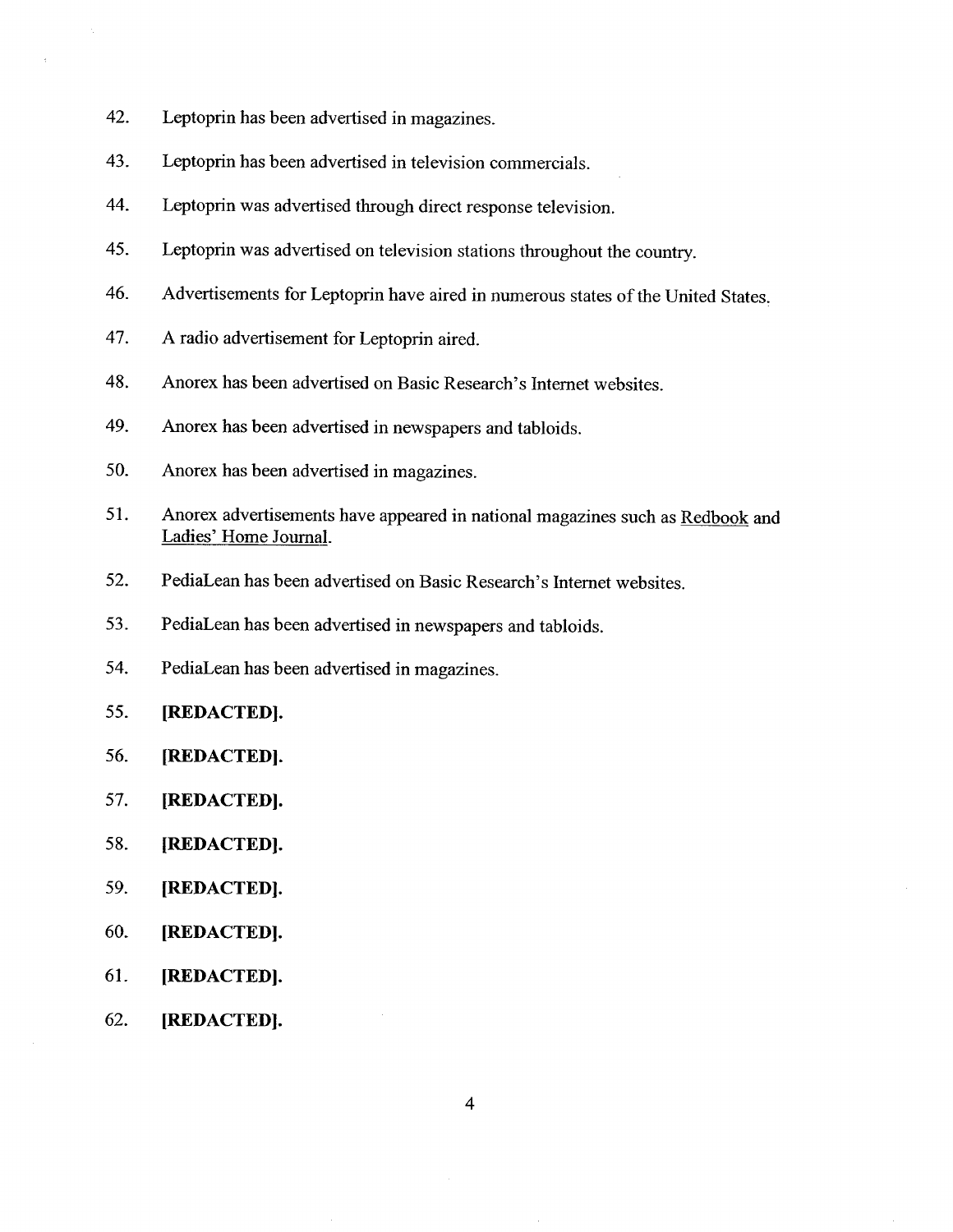- 63. (REDACTED).
- 64. In late 2002, APRL was renamed "DBM Enterprises."
- 65. (REDACTED).
- 66. (REDACTED).
- 67. (REDACTED).
- 68. (REDACTED).
- 69. (REDACTED).
- 70. (REDACTED).
- 71. (REDACTED).
- 72. (REDACTED).
- 73. (REDACTED).
- 74. (REDACTED).
- 75. (REDACTED).
- 76. (REDACTED).
- 77. (REDACTED).
- 78. (REDACTEDl.
- 79. (REDACTED).
- 80. (REDACTED).
- 81. (REDACTED).
- 82. (REDACTED).
- 83. The Dermalin-APg Magazine Advertisement reproduced at Exhibit A to the Complaint contained the following language: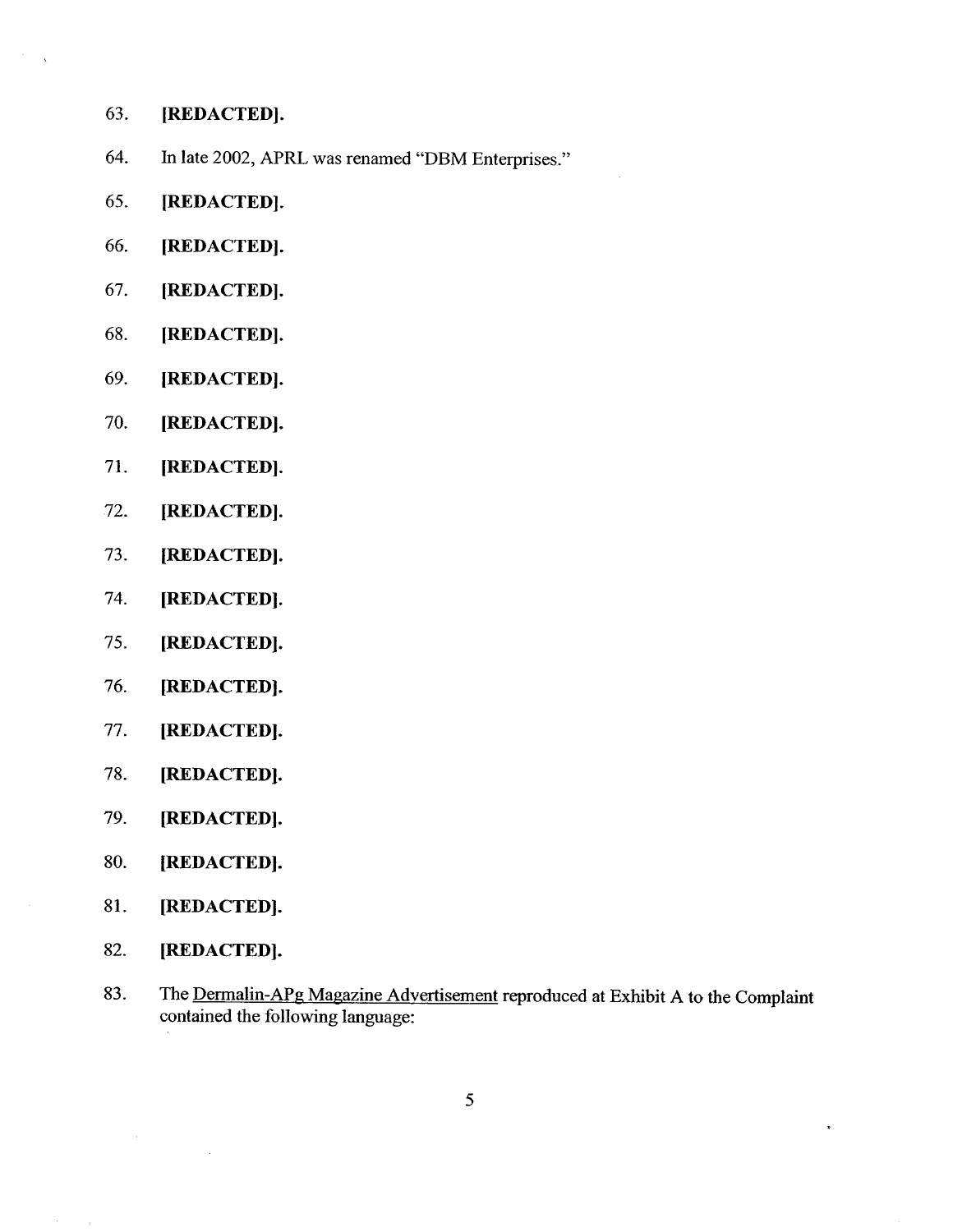"Dermalin-APG: The next generation fat emulsifier Penetrating Gel Emulsifies Fat On Contact Dissolves Deep-Stored Body Fat Wherever Applied."

'''Dermalin-APg's unique transdermal 'gel' formulation releases fat stores from any problem area. . . . (W)hen the gel is applied to the tummy, waist or hips, a dramatic reduction of stored body fat occurs."

"The Miracle of Dermalin-APg

Dermalin APg permits you to spot reduce. Put it on around your thighs - slimmer thighs. Over thirty and getting thick around the middle? Just apply Dermalin Apg's transdermal gel to your waist or tummy and watch them shrink in size within a matter of days."

84. The Dermalin-APg Website  $\leq$ www.dermalin.com>reproduced at Exhibit B to the Complaint contained the following language:

"Dermalin-APG: The next generation transdermal fat emulsifying gel BUY ONLINE NOW! or call 1-888-340-1628 Ext. KBWEB Penetrating Gel Emulsifies Fat On Contact Dissolves Deep-Stored Body Fat Wherever Applied."

'''Dermalin-APg's unique transdermal gel formulation releases fat stores from any problem area. . . . (W)hen the gel is applied to the tummy, waist or hips, a dramatic reduction of stored body fat occurs. . . .

The Miracle of Dermalin-APg

Dermalin APg permits you to spot reduce. Put Dermalin-APg on your thigh, it goes to work directly on your thigh. Over thirty and getting thick around the middle? Just apply Dermalin Apg's transdermal gel to your waist or tummy and watch them shrink in size within a matter of days."

85. The Cutting Gel Product Packaging reproduced at Exhibit C of the Complaint contained the following quoted language:

"CUTTING GEL's patented, transdermal gel formulation has been specifically designed to reduce resistant surface body fat wherever applied. . . . Apply CUTTING GEL to your glutes, biceps, triceps, or lats, and the fat literally melts away, leaving pure, ripped muscle behind! And let's not forget, if you're a man over 40 and have a problem with 'love handles' (or a woman developing a 'pre-menopausal tummy'), you can't live without CUTTING GEL!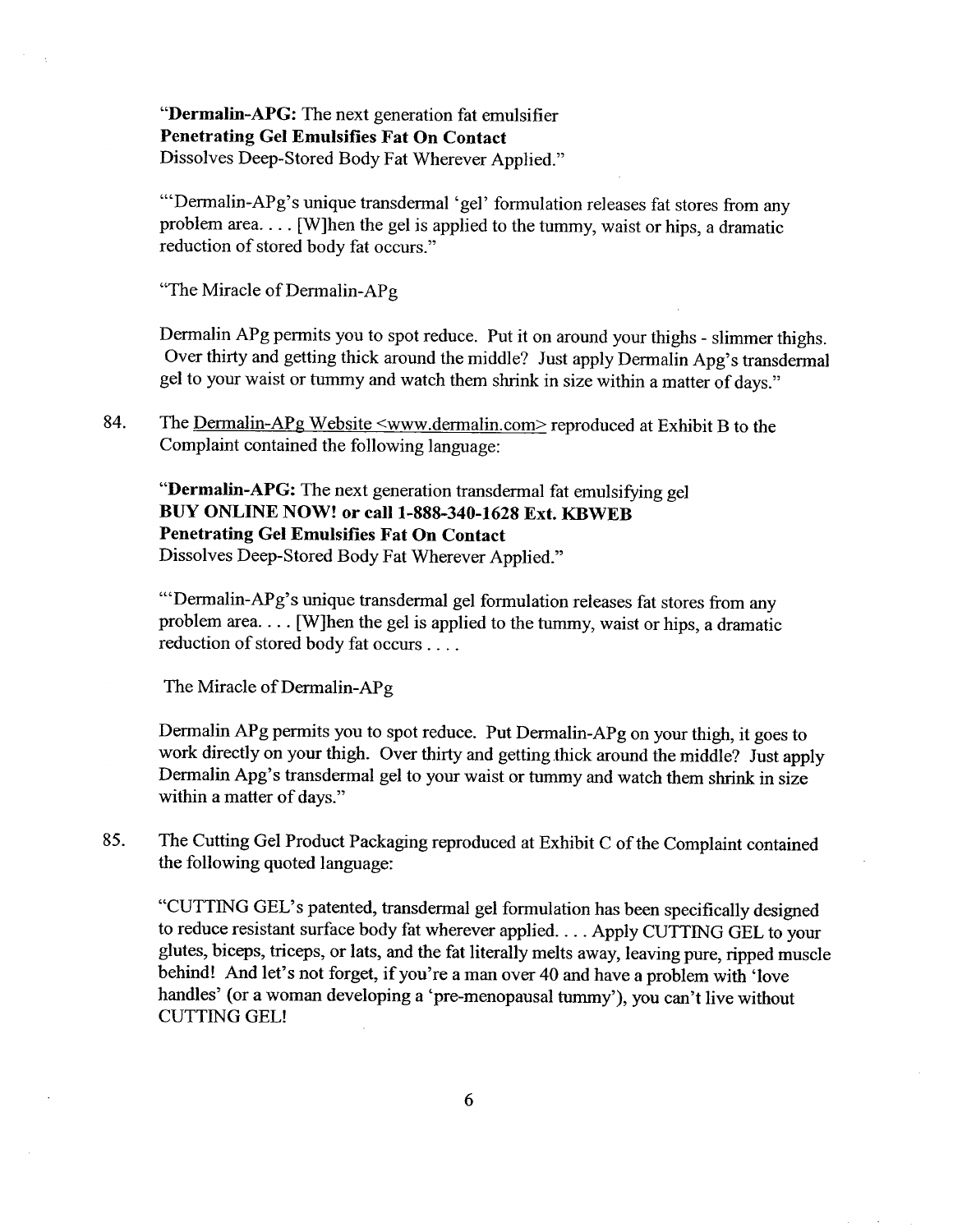You apply CUTTING GEL topically, directly to the specific areas that need extra definition. CUTTING GEL penetrates the skin and goes to work directly on stubborn fat cells, literally forcing them to release fat into the bloodstream to be burned as energy. Now you can finally get rid of that last concealing layer of ugly fat and get really cut!" (emphasis in original).

86. Magazine advertisements for Cutting Gel, including the adverisement attached to the Complaint at Exhibit D, contained the following statements:

"FACT/ CUTTING GEL Gets Rid of Surface Body Fat! Finally, there's Cutting Gel, a unique, patented, transdermal gel that penetrates deep into the skin and dissolves stubborn body fat on contact. That's right! A clinically proven, transdermal gel that dissolves surface body fat wherever applied! It's called Cutting Gel, and it's finally available in the United States in full clinical strength, without a prescription, and without annoying doctor's visits." (emphasis in original).

"Apply CUTTING GEL to your glutes, biceps, triceps, or lats, and the fat literally melts away, leaving pure, ripped muscle behind! And let's not forget, if you're a man over 40 and have a problem with 'love handles,' you can't live without CUTTING GEL!

"FACT/ Clinically Proven, Full-Strength, Patented Formula!"

'''Put Cutting Gel in a culture dish with fat cells and you can literally watch them deflate - similar to sticking a pin in a balloon.'

Dr. Daniel B. Mowrey" (emphasis in original)

"Dissolves Surface Body Fat on Contact! Published Clinical Trials Prove CUTTING GEL's Power!"

87. The Cutting Gel Website <www.cuttinggel.com>reproduced at Exhibit E to the Complaint, contained the following statements:

"the future of fat-burning"

# "FACT CUTTING GEL Gets Rid of Surface Body Fat!"

Finally, there's Cutting Gel, a unique, patented, transdermal gel that penetrates deep into the skin and dissolves stubborn body fat on contact. That's right! A clinically proven, transdermal gel that dissolves surface body fat wherever applied! It's called Cutting Gel, and it's finally available in the United States in full clinical strength, without a prescription, and without anoying doctor's visits."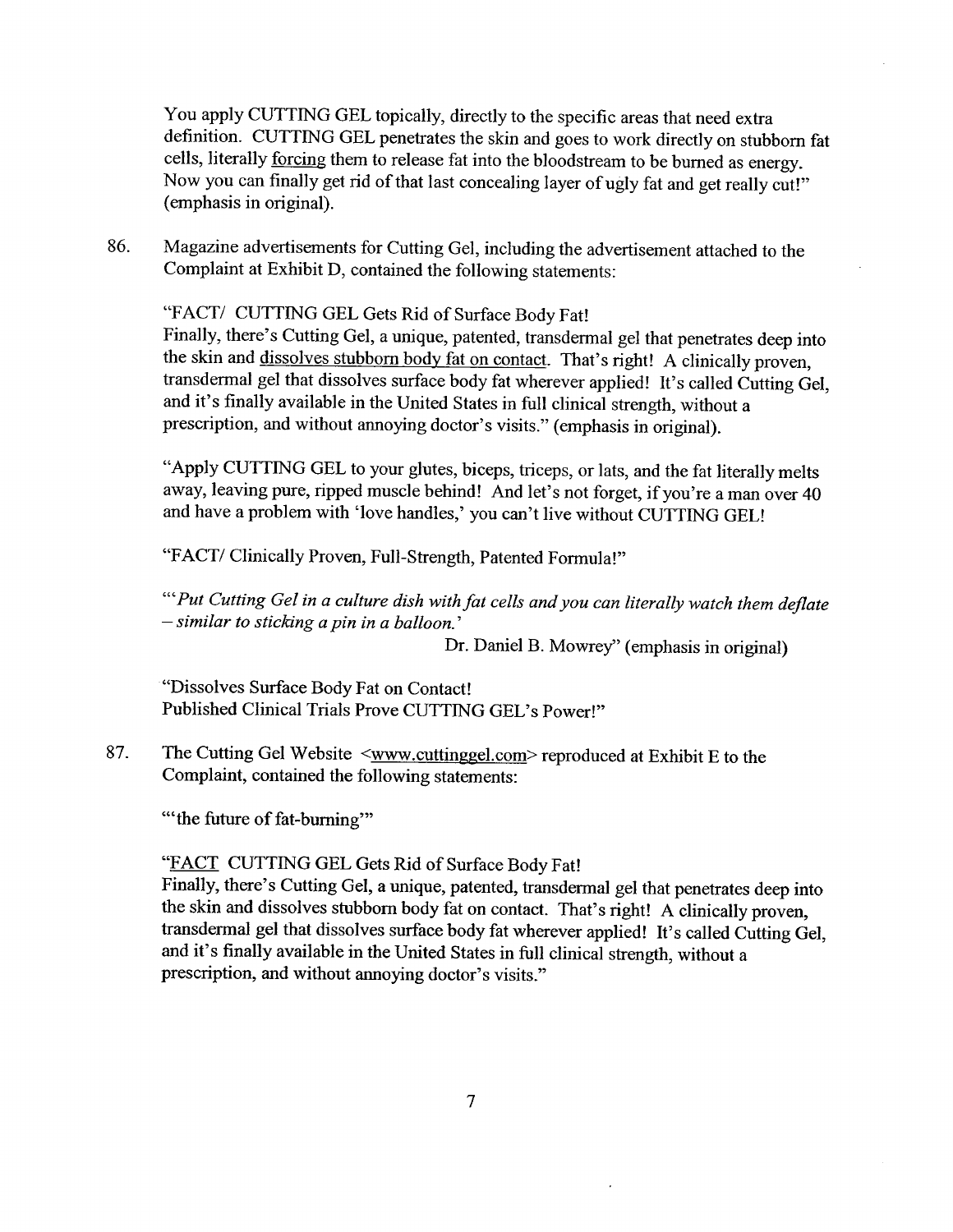"Apply CUTTING GEL to your glutes, biceps, triceps, or lats, and the fat literally melts away, leaving pure, ripped muscle behind! And let's not forget, if you're a man over 40 and have a problem with 'love handles' you can't live without Cutting Gel!"

"All of us want flat, washboard stomachs, firm buns, and tight, smooth thighs. But no matter how many pils we swallow, or how much we sweat all over our Stairmaster, we will can't get rid of that extra layer of body fat covering up the results of all our pain and hard work. That is until now!"

"Just apply Cutting Gel directly to any resistant pocket of surface body fat (the fat around your abs, thighs, hips, or buttocks) and Cutting Gel's transdermal formulation penetrates the skin, mobilizing stored fat and leaving only lean, sexy curves behind!"

"New Product Update from Sovage Dermalogic Laboratories

# PATENTED TOPICAL GEL REDUCES TUMMY FAT!

'This new, highly concentrated formula allows for precise, targeted delivery... making it the first true spot-reducing gel capable of effective reduction of dense abdominal fat. ' Dr. Nathalie Chevreau, PhD, RD, Director of Women's Health, Sovage Dermalogic Laboratories"

"CLINICALLY PROVEN

#### How It Works - The Science

It is well documented that when beta adrenergic stimulants such as Epidril are added to a culture dish with adipose (fat) cells, the cells deflate as they release their stored fat - very similar to the way a balloon deflates when stuck with a pin. The evidence is conclusive. Epidril has been verfied by two published clinical trals and has been awarded a United States Patent (No. 4,525,359)."

# "The 'Fine Print'

As with all Epidril formulations, there are two caveats. First, because Sovage Tummy Flattening Gel works by forcing stored fat out of abdominal fat cells and into the bloodstream to be burned as energy, you have to help bum off the released fat by exercising or decreasing caloric intake so circulating fat is not redeposited. Second, you might be tempted to use more than the recommended dosage of Sovage Tumy Flattening Gel. Don't..there is simply no way for your body to deal with that much released fat.

<sup>88.</sup> Tummy Flattening Gel magazine advertisements, including the adverisement reproduced at Exhibit F to the Complaint, have contained the following quoted language: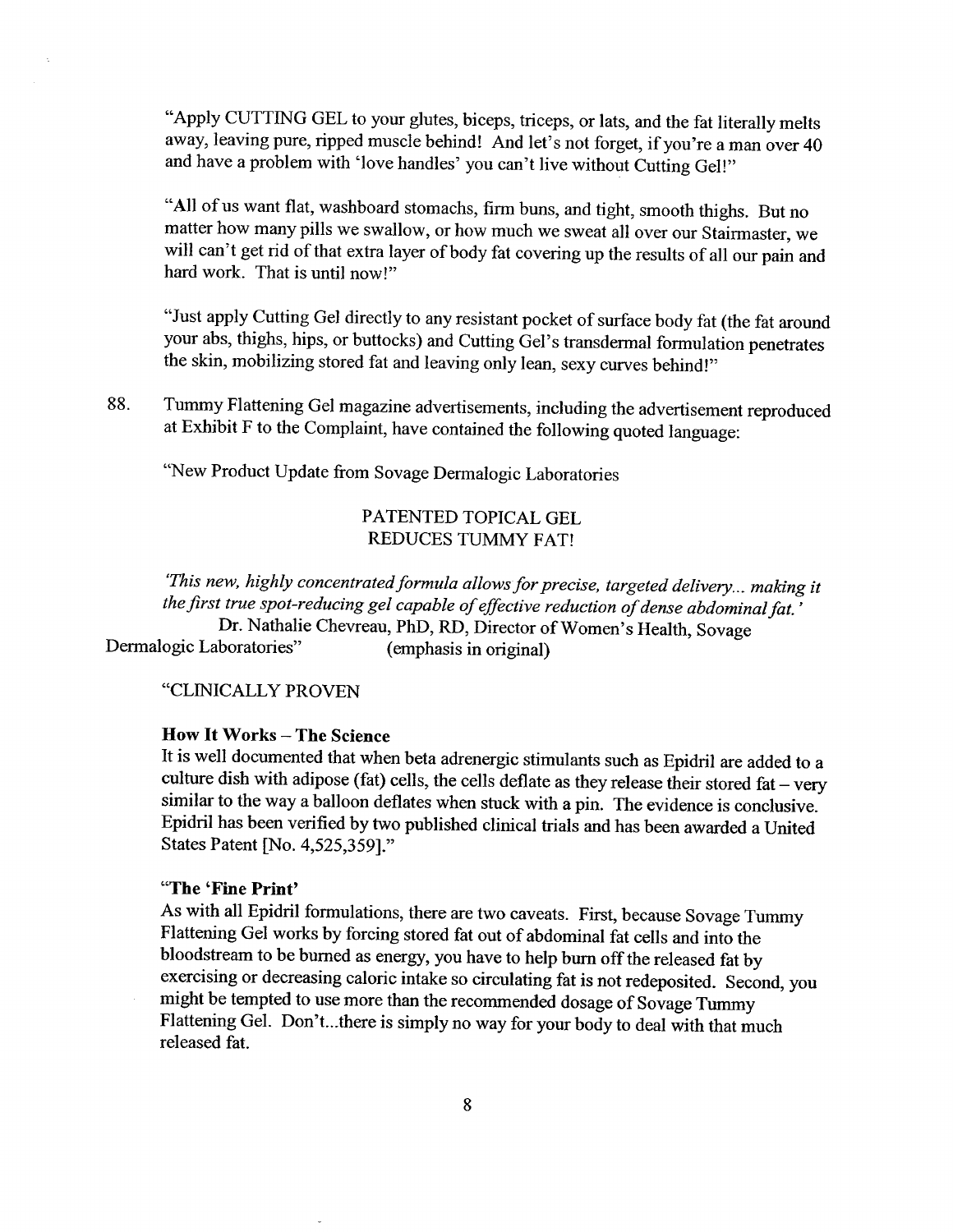### See Visible Results in Approximately 19 Days, Guaranteed!

Use Sovage Tummy Flattening Gel as directed, and you will begin to see dramatic, visible results in approximately 19 days."

"NOTE: Many of our clients who have considered liposuction surgery use Sovage Tummy Flattening Gel first, as a kind of 'test-drive' before committing to a possibly dangerous surgical solution."

89. The Tummy Flattening Gel from Internet Website  $\leq$ www.sovage.com>, including the Internet Website reproduced as Exhibit G to the Complaint, has contained the following statements:

"New Product Update from Sovage Dermalogic Laboratories

### PATENTED TOPICAL GEL REDUCES TUMMY FAT!

'This new, highly concentrated formula allows for precise targeted delivery... making it the first true spot-reducing gel capable of effective reduction of dense abdominal fat. ' Dr. Nathalie Chevreau, PhD, RD, Director of Women's Health, Sovage Dermalogic Laboratories" (emphasis in original)

"The evidence is conclusive. Epidril has been verified by two published clinical trials and has been awarded dual United States Patents (Nos. 4,525,359 and 4,588,724)." "The Power of Sovage Tummy Flattening Gel

The ultimate power of Sovage Tummy Flattening Gel results from a patent-pending process that allows precise delivery of its *ultra-concentrated* Epidril base formulation to resistant areas of dense abdominal fat - selectively accelerating the breakdown of regional fat cells. Sovage Tummy Flattening Gel is a quick-penetrating gel so thick, concentrated, and smooth some people call it a 'fat buring paste.'" (emphasis in original)

"(T)he quickest way to capture a perfectly sculpted midsection is with the new, areaspecific, clinically proven, super-concentrated Sovage Tummy Flattening GeL"

90. Tummy Flattening Gel was targeted towards women, for use on the "tummy."

91. The Leptoprin 120-Second television commercial attached to the Complaint as Exhibit H (with transcript attached at H-1) contained the following quoted language:

ON SCREEN: \$153 a bottle

FEMALE ANNOUNCER: When is a diet pill worth \$153 a bottle?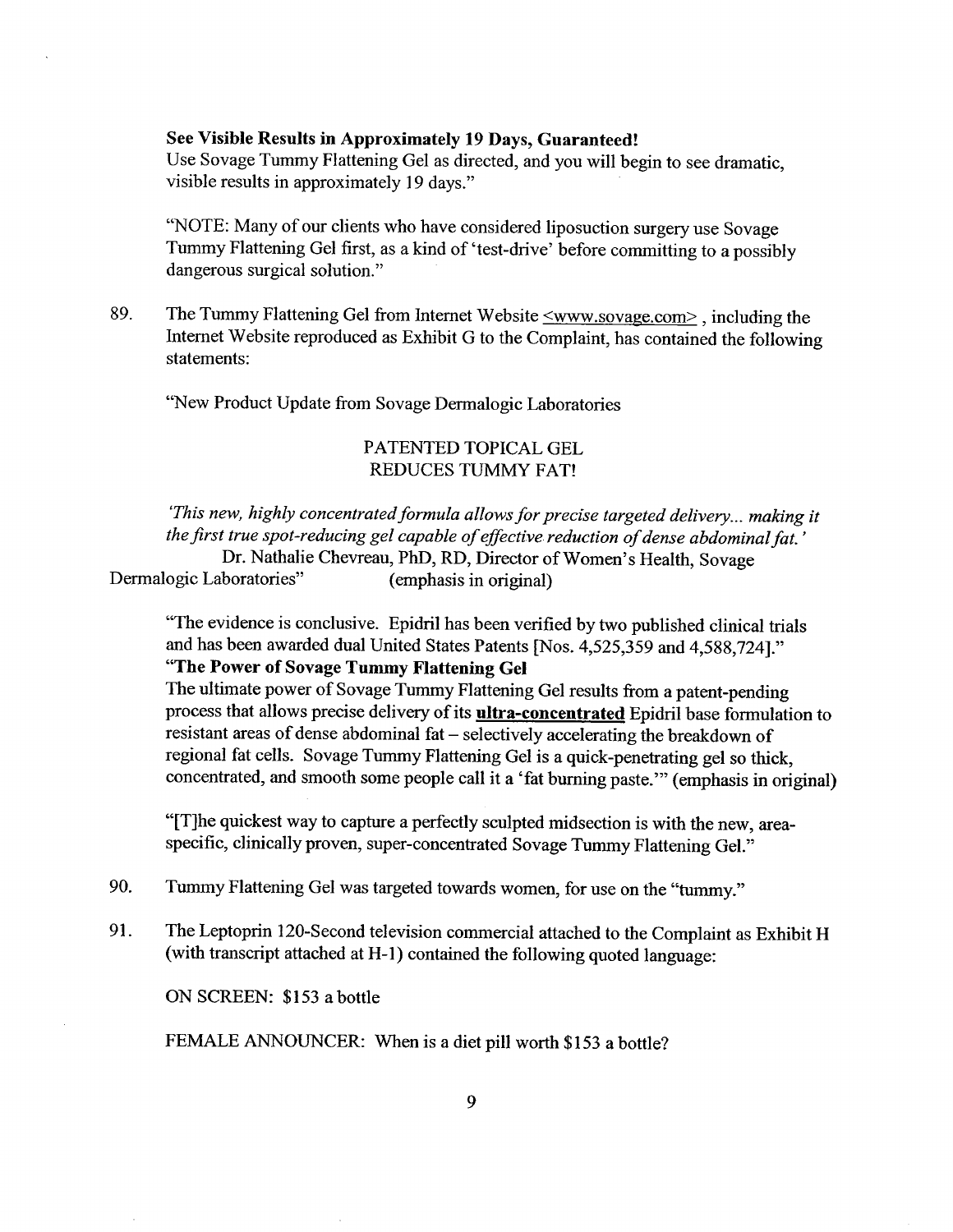ON SCREEN: When You Need to Lose More than 20 pounds... Developed for the Significantly Overweight.

FEMALE ANNOUNCER: When you're more than 20 pounds overweight and tired of wasting money on one ordinary diet pill after another and every diet plan has failed. Now, there's Leptoprin.

ON SCREEN: (Scrolling on screen) Specifically developed for the significantly overweight, backed by two United States patents, two published clinical trials, and an ironclad 100 percent money back guarantee. Leptoprin is simply the most powerful, clinically proven weight control compound available... Period! 1-800-460-2990 ww.leptoprin.com

MALE ANNOUNCER: Specifically developed for the significantly overweight, backed by two United States patents, two published clinical trals and an ironclad 100 percent money back guarantee. Leptoprin is simply the most powerful, clinically proven weight control compound available, period.

ON SCREEN: Before photo 203 lbs.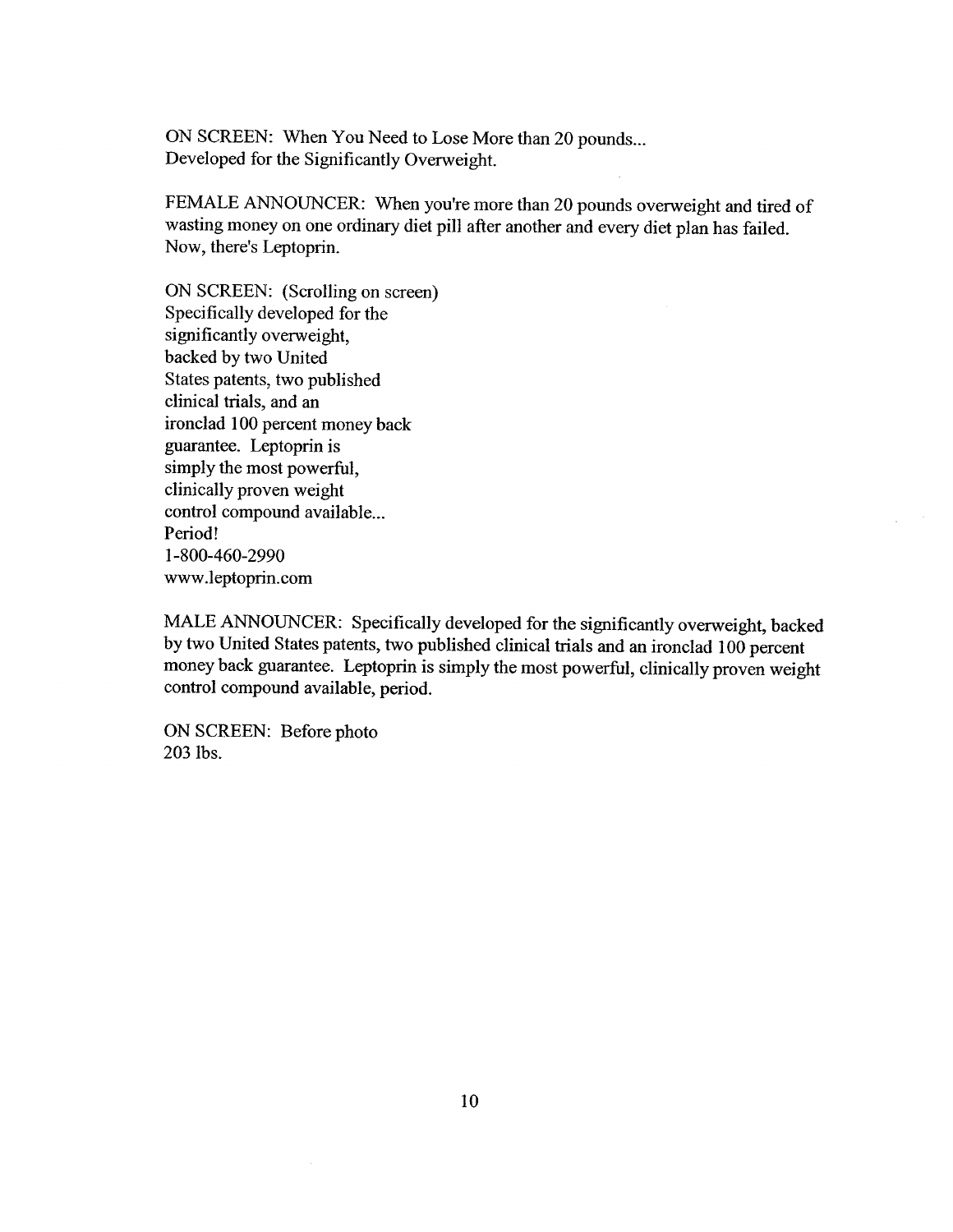1-800-460-2990 ww.leptoprin.com

RHONDA WILLIAMS: I've gone from 203 pounds down to 153 pounds.

ON SCREEN: LOST 50 LBS. Results May Not Be Typical Rhonda Williams Titusville, Florida 1-800-460-2990 www.leptoprin.com

RHONDA WILLIAMS: I went from a size 18 down to a size 7 dress. If you had told me that I would have dropped 50 pounds, I would never have believed it. And now look at me.

ON SCREEN: 1-800-460-2990 www.leptoprin.com

FEMALE ANNOUNCER: If you're one of those people who constantly worry about five or six vanity pounds, Leptoprin is not for you. Leptoprin is much too expensive and much too powerful for the casual dieter. But if you're one of the millions of Americans who are 20, 30, 50 pounds or more overweight, you need Leptoprin.

ON SCREEN: Before photo 404 lbs. 1-800-460-2990 www.leptoprin.com

TONY TRUPIANO: You don't have to be fat.

ON SCREEN: LOST 147 LBS. Results May Not Be Typical Tony Trupiano Detroit, Michigan 1-800-460-2990 ww.leptoprin.com

TONY TRUPIANO: Eight months ago I wore these pants at 404 pounds. I've lost 147. I'm actually going to frame these pants and put them on my walL. I am.

ON SCREEN: Before photo 235 lbs. Amy Richardson St. Louis, Missouri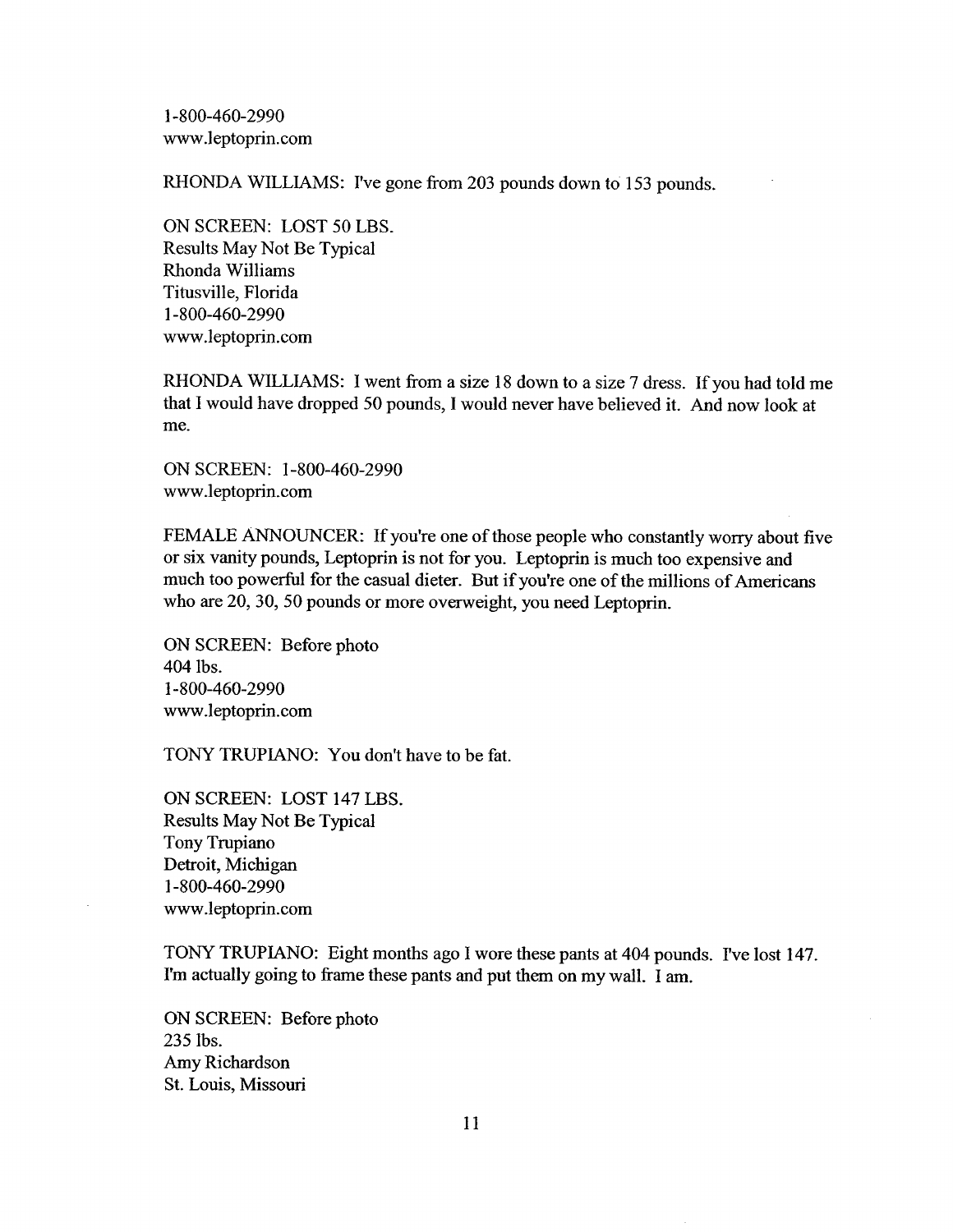1-800-460-2990 ww.leptoprin.com

AMY RICHARDSON: I'm currently down to 175.

ON SCREEN: LOST 60 LBS. Results May Not Be Typical Amy Richardson St. Louis, Missouri 1-800-460-2990 www.leptoprin.com

\* \* \*

MALE ANNOUNCER: So, when is a diet pill worth \$153 a bottle? When it works, really works.

ON SCREEN: LOST 60 LBS. 1-800-460-2990 ww.leptoprin.com

AMY RICHARDSON: It's like you're a new person.

ON SCREEN: LOST 147 LBS. 1-800-460-2990 ww.leptoprin.com

TONY TRUPIANO: It's been an amazing journey.

ON SCREEN: LOST 50 LBS. 1-800-460-2990 ww.leptoprin.com

RHONDA WILLIAMS: It works.

92. The Leptoprin Website  $\leq$ www.leptoprin.com>, including the Website reproduced at Exhibit I to the Complaint, contained the following statements:

"LEPTOPRIN The Ultimate Weight Loss Compound For The Significantly Overweight... More Than 20 Pounds Overweight or A Body Mass Index (BMI) Greater Than 27"

"Unless a weight-control compound addresses the genetic factor - and helps you overcome your genetic predisposition to obesity - your attempts at weight loss become no more than an exercise in futility (and a waste of time and money).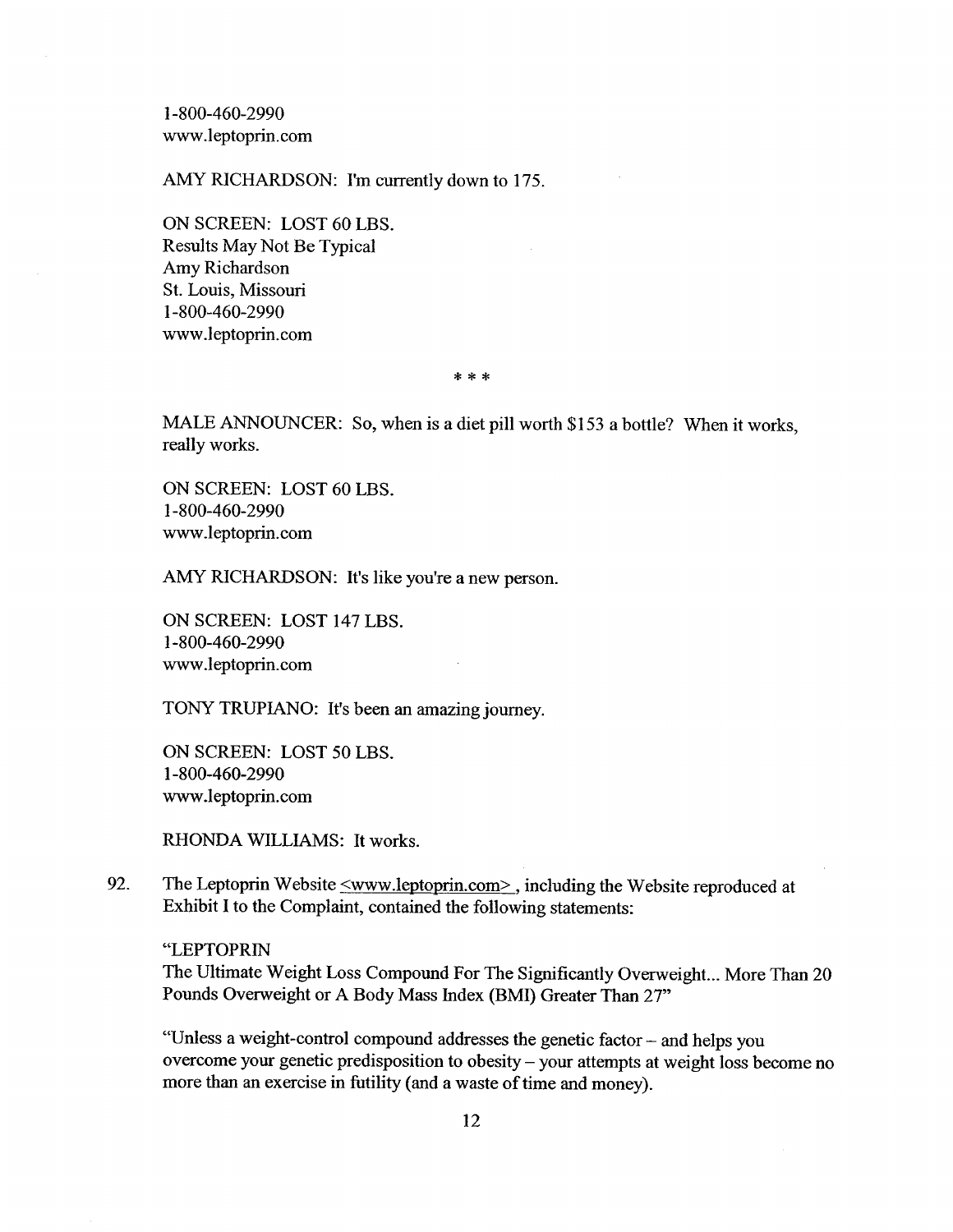But now there's Leptoprin - the first weight-control compound designed to mitigate the profound effect that variations in the human genetic code have on the storage, use, and disposition of body fat.

Leptoprin is an extremely powerful anorectic agent and is not intended for use by the casual dieter who is merely attempting to shed five or ten 'vanity' pounds. However, if substantial, excess body fat is adversely affecting your health and self-esteem, then it's time for you to discover Leptoprin – the first comprehensive weight-loss compound designed specifically to overcome your genetic predisposition.

#### Leptoprin: The Result of an Extraordinary Collaboration

Leptoprin (or more correctly, its patent-protected core compound, Leptoprin) is the result of an extraordinary collaborative effort between Dr. Daniel B. Mowrey, Director of Scientific Affairs, APRL (American Phytotherapy Research Laboratory), Salt Lake City, Utah, and Dr. Edward G. Fey, University of Massachusetts Medical Center, Worcester, Massachusetts. Though working independently, both doctors were keenly aware of the growing body of evidence linking obesity to certain genetic 'markers.' In September of 1998, Drs. Mowrey and Fey discovered each had access to compatible patents for varant methods of regulating obesity. As they familiarized themselves with each others' work, it became clear that combining the patented formulations could overcome genetic anomalies responsible for significant overweight."

### "Leptoprin: Now Available in The United States Without A Prescription

In a report dated February 19, 2000, Dr. Mowrey stated 'Although Leptoprin is much too powerful for the 'casual dieter,' the ability of Leptoprin to help people overcome the genetic implications of obesity leads me to believe Leptoprin, and its base formulation Leptoprin, is the most effective means of providing considerable benefit to that vast population of American men and women who are significantly overweight. That is, until science develops a reliable means of altering the genetic code.' If You're Significantly Overweight, You Need Leptoprin. If you're significantly overweight (more than 20 lbs. of excess body weight and/or a BMI greater than 30), there is only one weight-control compound specifically designed for you.. it's Leptoprin. Patent-protected, clinically established, and guaranteed to help you become the thinner, healthier, and more active person you've always wanted to be." (Ellipses in original)

93. An Anorex website  $\leq$ www.anorex.com $\geq$ , including the website reproduced at Exhibit J to the Complaint has contained the following quoted language:

"To begin, if you are one of those people who constantly worry about 5 or 6 simple 'vanity' pounds, Anorex is not for you. But if you're one of the milions of Americans who are significantly overweight (more than 20 lbs. of excess body weight and/or a BMI [body mass index] greater than 30) there is no longer any way to deny that ordinary diet pills and so-called 'fat burners' (if they work at all) so often fail to help the significantly overweight. . . .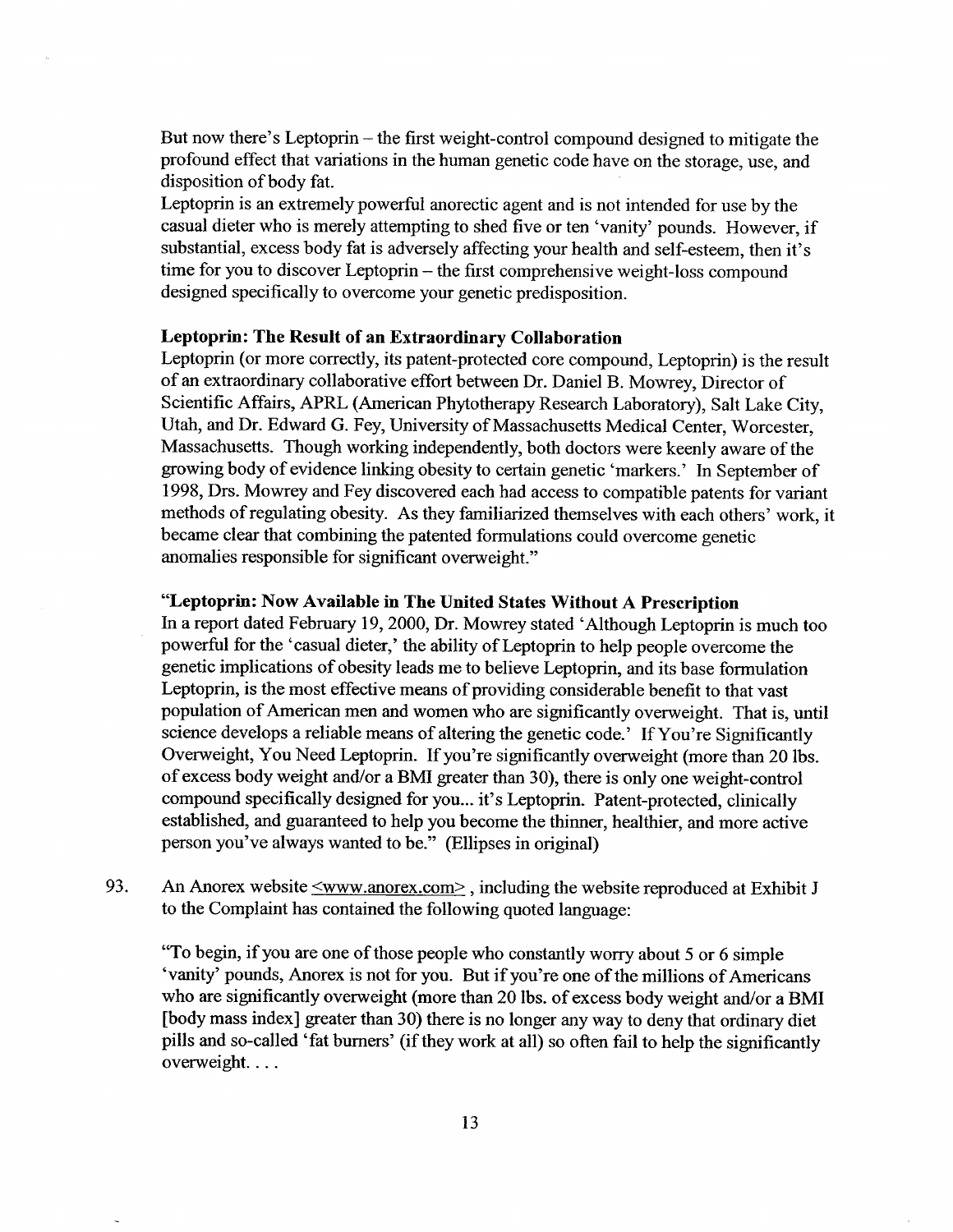But now there's Anorex – the first weight-control compound designed to mitigate the profound effect that variations in the human genetic code have on the storage, use, and disposition of body fat. Anorex is an extremely powerful anorectic agent and is not intended for use by the casual dieter who is merely attempting to shed five or ten 'vanity' pounds. However, if substantial, excess body fat is adversely affecting your health and self-esteem, then it's time for you to discover Anorex - the first comprehensive weightloss compound designed specifically to overcome your genetic predisposition.

# Anorex: The Result of an Extraordinary Collaboration

Anorex (or more correctly, its patent-protected core compound, Leptoprin) is the result of an extraordinary collaborative effort between Dr. Daniel B. Mowrey, Director of Scientific Affairs, APRL (American Phytotherapy Research Laboratory), Salt Lake City, Utah, and Dr. Edward G. Fey, University of Massachusetts Medical Center, Worcester, Massachusetts. Though working independently, both doctors were keenly aware of the growing body of evidence linking obesity to certain genetic 'markers.' In September of 1998, Drs. Mowrey and Fey discovered each had access to compatible patents for variant methods of regulating obesity. As they familiarized themselves with each others' work, it became clear that combining the patented formulations could overcome genetic anomalies responsible for significant overweight."

'" Although Anorex is much too powerful for the 'casual dieter' (someone concerned about losing 5 or 6 extra 'vanity pounds), its distinct abilty to help overcome the genetic implications of obesity makes it the most effective means of providing considerable benefit to that vast population of American men and women who are significantly overweight.'

Dr. Daniel B. Mowrey, Director Scientific Affairs Klein-Becker usa

CAUTION: Anorex is Not a Toy. Anorex Should Not Be Used by the 'Casual Dieter'."

# "If You're Signifcantly Overweight, You Need Anorex

If you're significantly overweight (more than 20 lbs. of excess body weight and/or a BMI greater than 30), there is only one weight-control compound specifically designed for you... it's Anorex. Patent-protected, clinically established, and guaranteed to help you become the thinner, healthier, and more active person you've always wanted to be." (Ellpses in original)

94. PediaLean magazine advertisements, including the advertisement reproduced at Exhibit K to the Complaint contained the following quoted language:

"Now there's hope for you and your Overweight Child At Last! A Clinically Proven, Safe & Effective, All-natural Weight Control Compound Designed, Tested and Developed Specifically for Children... Discovered in Europe and Now Available in America.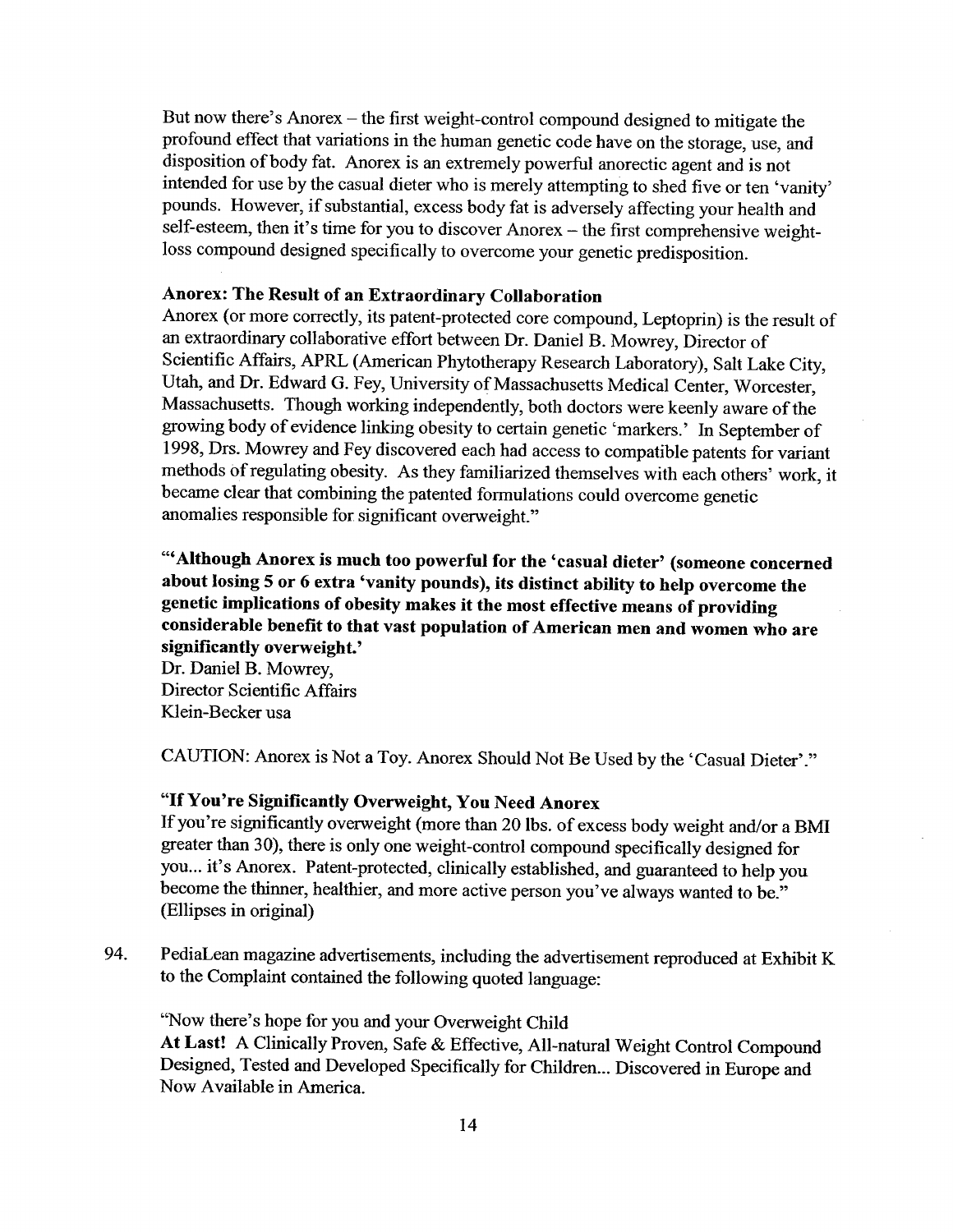If you're the parent or grandparent of one of the more than 11 milion overweight or obese school-aged children in the United States, you know the pain and embarrassment this growing 'Epidemic' can cause. But now, a revolutionary, all-natural weight control compound offers new hope. It's called PediaLean: the first and only clinically proven, safe, and effective weight-control compound designed for children and adolescents... and it's finally available in America exclusively from Klein-Becker usa." (Emphasis and ellipses in original)

"Klein-Becker's proprietary micronization process guarantees that PediaLean is not only safe, but is the one and only weight-control compound designed, manufactured, and clinically proven safe and effective for use by overweight children and adolescents.

Does PediaLean work? You bet it does! In a well-controlled double-blind clinical trial, each and every child who used PediaLean as directed lost a significant amount of excess body weight.. a success rate of 100%."

"Published Medical Studies Don't Lie...Clinically Proven Safe and Effective Children who used PediaLean along with a healthy, but not calorie-reduced diet and modest exercise lost an incredible 20% of their excess body weight. Those who followed the same diet and exercise program, but did not take PediaLean, failed to lose any significant excess weight at all. In other words, the only difference between success and failure was PediaLean. See the actual study at www.WeightLossForChildren.com." (Ellipses in original)

95. The PediaLean website  $\leq$ www.pedialean.com $\geq$ , including the website reproduced at Exhibit L to the Complaint, has contained the following statements:

"New Product Update by Klein-Becker usa Weight Loss for Children When Your Child Needs More Than Diet and Exercise. European Breakthrough Gives Hope to You and Your Overweight Child!

If you're the parent or grandparent of one of the more than 11 million overweight or obese school-aged children in the United States, you know the pain and embarrassment this growing 'Epidemic' can cause. But now, a revolutionary, all-natural weight control compound offers new hope. It's called PediaLean: the first and only clinically proven, safe, and effective weight-control compound designed for children and adolescents... and it's finally available in America exclusively from Klein-Becker usa." (Ellipses in original)

"Klein-Becker's proprietary micronization process guarantees that PediaLean is not only safe, but is the one and only weight-control compound designed, manufactured, and clinically proven safe and effective for use by overweight children and adolescents.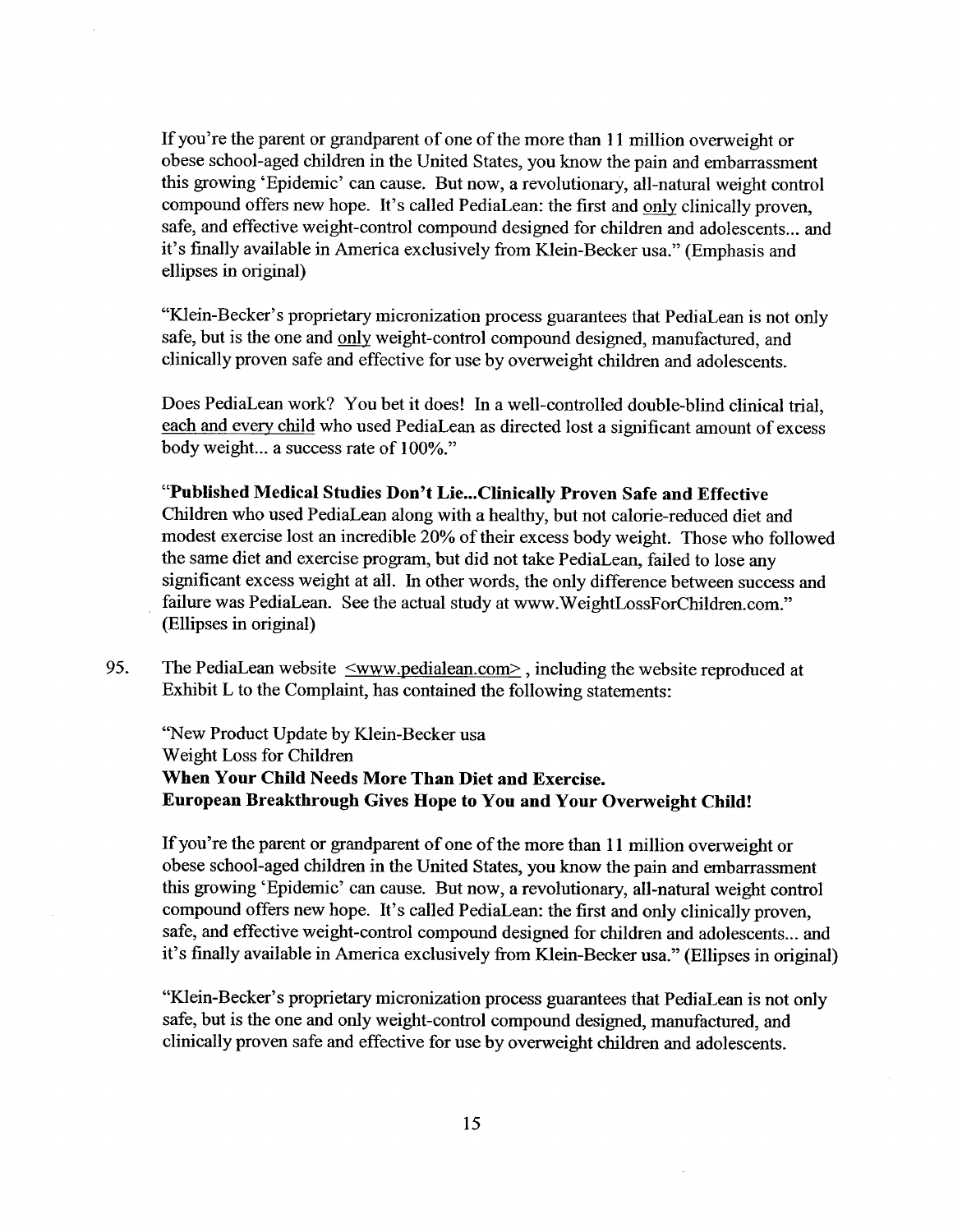Does PediaLean work? You bet it does! In a well-controlled double-blind clinical trial, each and every child who used PediaLean as directed lost a significant amount of excess body weight.. a success rate of 100%." (Ellipses in original)

# "Published Medical Studies Don't Lie...Clinically Proven Safe and Effective" (Ellipses in original)

### "What does this mean in plain English?

Children who used PediaLean along with a healthy, but not calorie-restricted diet and modest exercise lost an incredible 20% of their excess body weight. Those who followed the same diet and exercise program, but did not take PediaLean, failed to lose any significant excess weight at alL. In other words, the only difference between success and failure was PediaLean. (Individual results may vary.)"

- 96. The target audience for PediaLean was parents of overweight children.
- 97. Nathalie Chevreau testified that she took the word "significant" directly from a scientific study and put it in her statement that appeared in the PediaLean print advertisement. She acknowledged that the word "significant" had been used in the Livieri study in referring to the results of a statistical test.
- 98. Respondent Mowrey has an undergraduate degree in general psychology and a graduate degree in experimental psychology.
- 99. A photograph of Dr. Julia Steinberger, M.D., wearing a white lab coat appears in an advertisement for PediaLean.
- 100. An email from Nathalie Chevreau to Dr. Steinberger states as follows: "We would like a new picture of you on which you wear a white coat and a stethoscope around your neck (to differentiate you from the PhDs)."
- 101. Respondents' expert, Dr. Mowrey, has published only one clinical study, and that was in 1982.
- 102. Dr. Mowrey has never been a second author on any published clinical studies.
- 103. Dr. Mowrey has never published any abstracts of clinical studies.
- 104. The Daly study, CX 503, used a formulation that contained 75 to 150 mg daily dose of ephedrine for the treatment group.
- i 05. Dr. Mowrey became one of the directors of APRL when it became a non-profit corporation for a short period of time.
- 106. **[REDACTED].**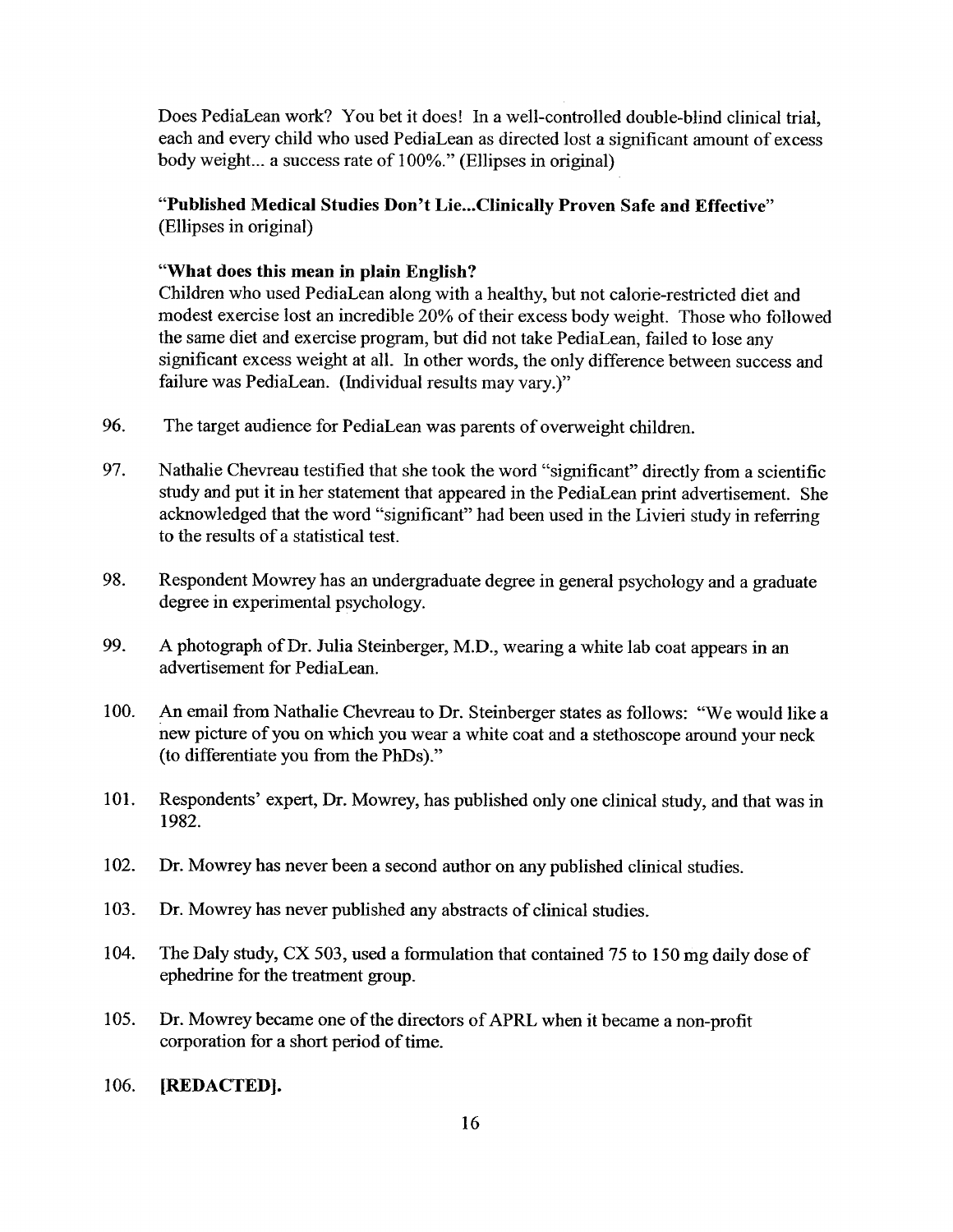#### 107. (REDACTED).

#### 108. (REDACTED).

- 109. The "DBM" in DBM Enterprises are Dr. Mowrey's initials.
- 1 10. Dr. Mowrey has been the president of DBM Enterprises from the time APRL became DBM Enterprises to the present.
- 111. Dr. Mowrey is DBM Enterprises' sole employee.
- 112. Dr. Mowrey is a director of DBM Enterprises.
- 113. Dr. Mowrey has access to the Corporate Respondents' computer network.
- 114. Statements attributed to Dr. Mowrey appear in the Dermalin ads attached as Exhibits A and B to the Complaint (CX-I-A, CX-I-B).
- 115. Statements attributed to Dr. Mowrey appear in the Cutting Gel ad attached as Exhibit D to the Complaint (CX-I-D).
- 116. Statements attributed to Dr. Mowrey appear in the Leptoprin ad attached as Exhibit I to the Complaint (CX-I-I).
- 117. Statements attributed to Dr. Mowrey appear in the Anorex ad attached as Exhibit J to the Complaint (CX-1-J).
- 1 18. In approximately 1993, Friedlander received a patent for the ephedrine, caffeine, and aspirin combination (ECA).
- I 19. Anorex, one of the challenged products, contains or contained the ephedrine, caffeine, and aspirin (ECA) combination.
- 120. Leptoprin, one of the challenged products, contains or contained the ephedrine, caffeine, and aspirin (ECA) combination.
- 121. In determining the commercial viability of a product, Friedlander relied on his own opinion, not outside research like marketing consumer research.
- 122. After Friedlander received a set of bullets from Dr. Mowrey, he wrote ad copy for Cutting Gel.
- 123. Friedlander elicited Dr. Mowrey's opinion about what could or could not be said about product efficacy in ads for the challenged products.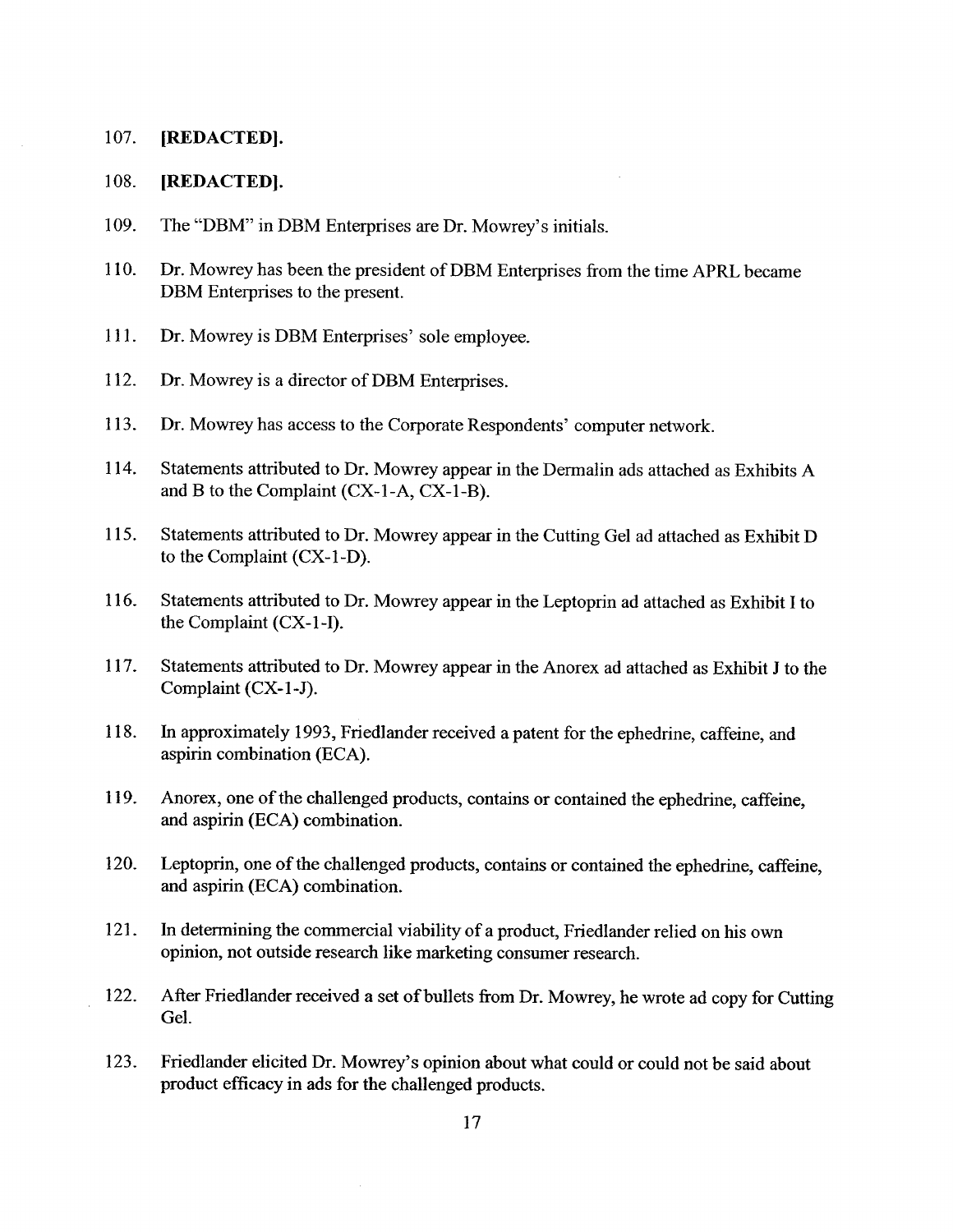124. Friedlander discussed the substantiation of claims that appeared in ads for the challenged products with Dr. Mowrey.

# II. STIPULATIONS OF AUTHENTICITY

The parties stipulate to the authenticity of the following documents, but not to the

truthfulness of their contents. The parties reserve the right to object to any document identified

below as irrelevant, immaterial, hearsay or for any other basis permitted for objection under the

Federal Rules of Evidence, except for a challenge to the document's authenticity.

- 1. All documents Corporate Respondents produced in this proceeding that were authored by, produced at the direction of, or are a record whose content was kept in the ordinary course of the Corporate Respondents' business are genuine and authentic.
- 2. All documents produced by Dr. Mowrey that were authored by or produced at the direction of Dr. Mowrey are genuine and authentic.
- 3. Exhibit A to the Complaint is a genuine and authentic photocopy of advertising for the challenged product Dermalin APg.
- 4. Exhibit B to the Complaint is a genuine and authentic photocopy of advertising for certain challenged products.
- 5. Exhibit C to the Complaint is a genuine and authentic photocopy of advertising for the challenged product Cutting Gel.
- 6. Exhibit D to the Complaint is a genuine and authentic photocopy of advertising for the challenged product Cutting Gel.
- 7. Exhibit E to the Complaint is a genuine and authentic photocopy of advertising for the challenged product Cutting Gel.
- 8. Exhibit F to the Complaint is a genuine and authentic photocopy of advertising for Tummy Flattening Gel.
- 9. Exhibit G to the Complaint is a genuine and authentic photocopy of advertising for the challenged product Tummy Flattening Gel.
- 10. Exhibit H-1 to the Complaint is a genuine and authentic transcript of a television commercial for the challenged product Leptoprin.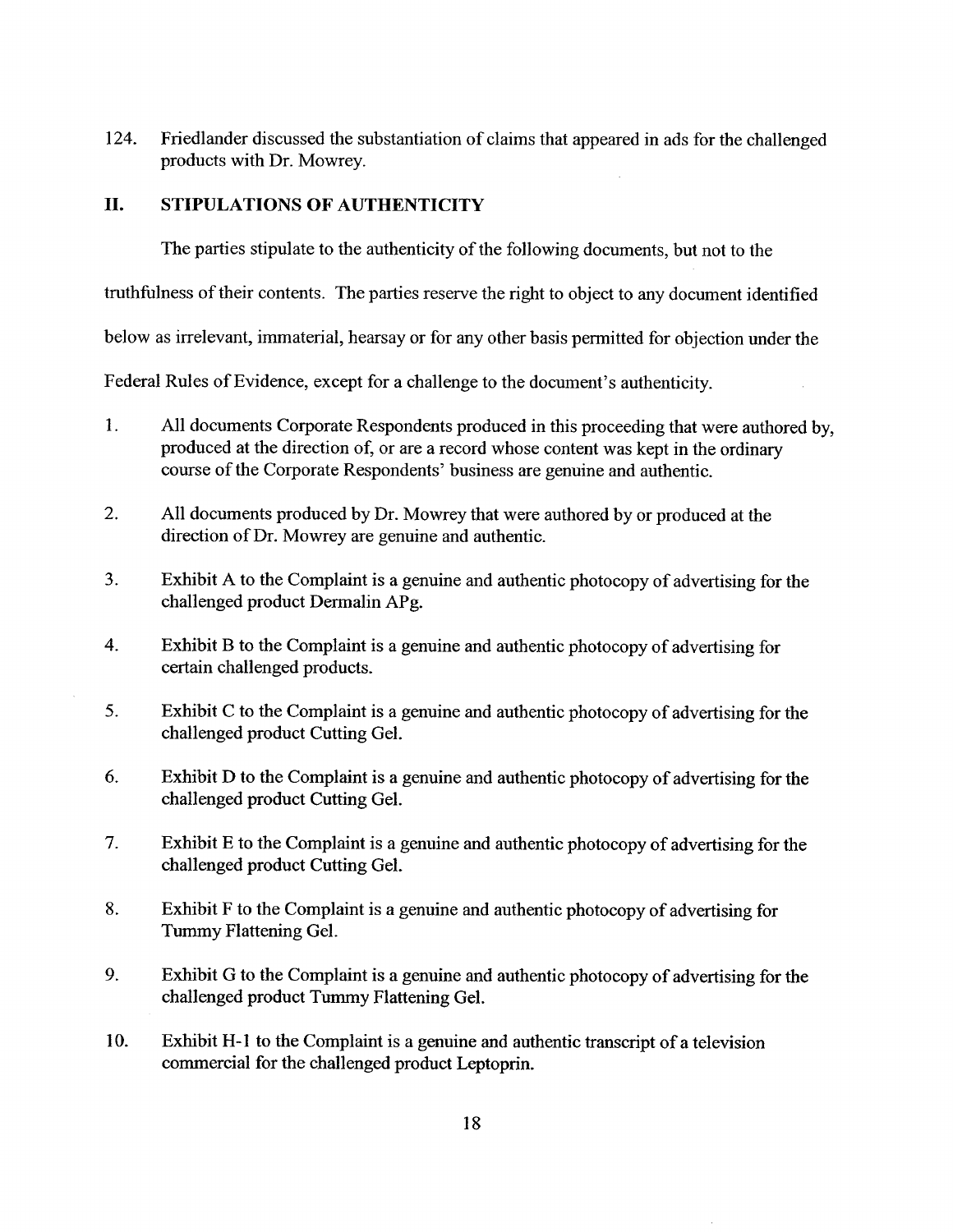- I I. Exhibit I to the Complaint is a genuine and authentic photocopy of advertising for the challenged product Leptoprin.
- 12. Exhibit J to the Complaint is a genuine and authentic photocopy of advertising for the challenged product Anorex.
- 13. Exhibit K to the Complaint is a genuine and authentic photocopy of advertising for the challenged product PediaLean.
- 14. Exhibit L to the Complaint is a genuine and authentic photocopy of advertising for the challenged product PediaLean.
- 15. The documents produced by Respondents contained in the Anorex product binder are genuine and authentic.
- 16. The documents produced by Respondents contained in the Cutting Gel product binder are genuine and authentic.
- 17. The documents produced by Respondents contained in the Dermalin product binder are genuine and authentic.
- 18. The documents produced by Respondents contained in the Leptoprin product binder are genuine and authentic.
- 19. The documents produced by Respondents contained in the PediaLean product binder are genuine and authentic.
- 20. The documents produced by Respondents contained in the Tummy Flattening Gel product binder are genuine and authentic.
- 21. The documents and materals identified on Complaint Counsel's final proposed exhibit list of February 18, 2005, are true and accurate copies of the original documents and materials. The documents identified as CX-1-75, 925, and 929-30 are true and accurate copies of legal pleadings and/or written discovery requests or answers that Respondents (and/or their employees, agents, or persons working for or on behalf of the foregoing) have received or given.
- 22. The documents identified as CX-263, 811-14,900-01,908-16,918,922,927,933,934, and 938 are true and accurate copies of affidavits or declarations that Respondents (and/or their employees, agents, or persons working for or on behalf of the foregoing) have received or given.
- 23. The documents identified as CX-76-78, 88-90, 100, 115-17, 133-35, 147-49, 162-64, 181-84,196-99,217-19,231-232,237-38,241-43, 253-56, 276-78,280-82,324-27,333- 34,899,903-07,917,919-921,923-24,926,932,935-37, and 939 are true and accurate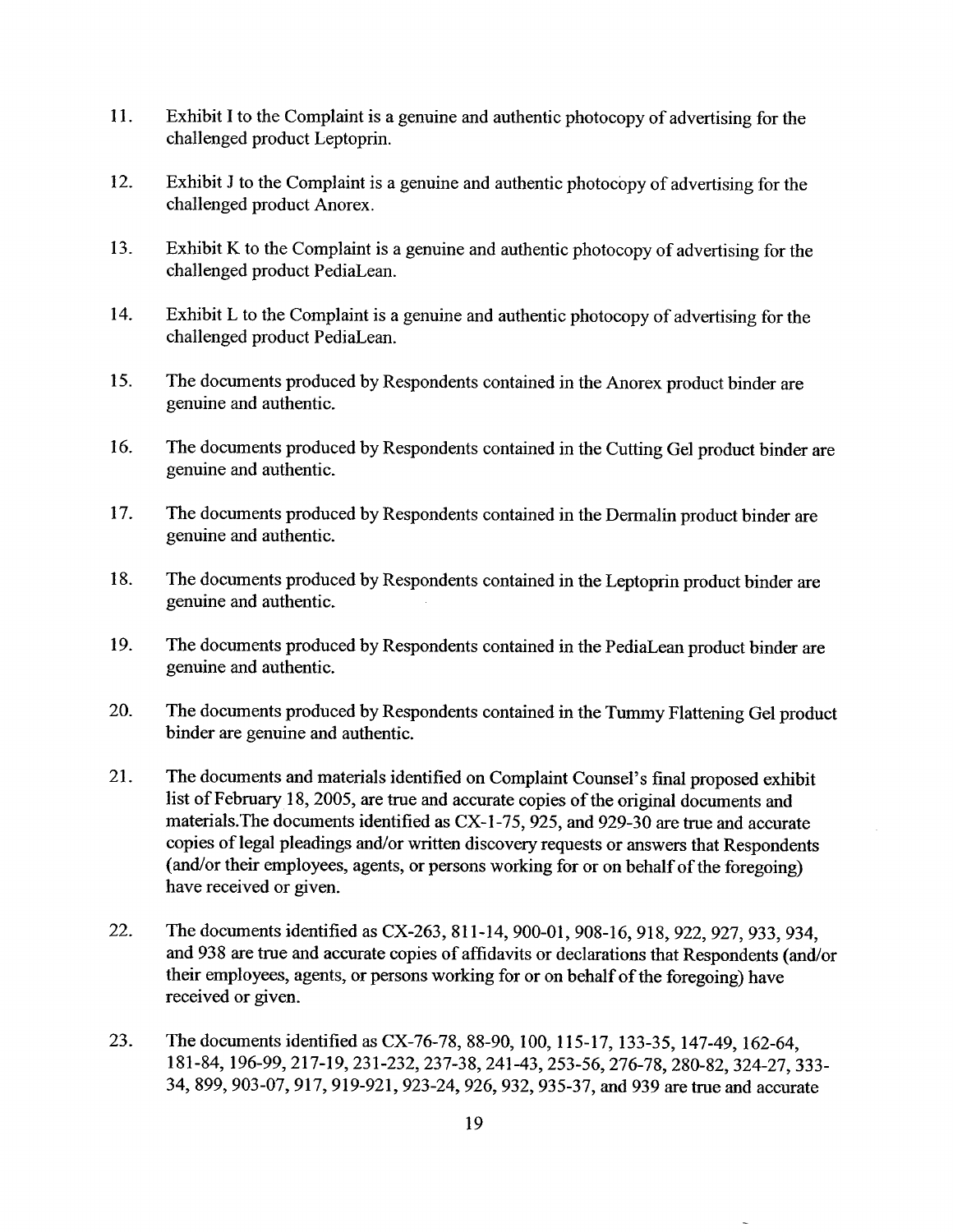copies of testimony, transcripts of proceedings, recordings, and/or subpoenas that Respondents (and/or their employees, agents, or persons working for or on behalf of the foregoing).have received or given.

- 24. The documents identified as CX-92-94, 96, 121-26, 128-32, 151, 155-56, 180,296,320, 335\_65,367-72.374-428.430-47,449-50,458-65, 471-87, 632, and 833 are tre and accurate copies of promotional materials that Respondents (and/or their employees, . agents, or persons working for or on behalf of the foregoing) have received or disseminated or have caused to be disseminated.
- 25. The documents identified as CX-79-87, 91, 95, 97-99, 101-08, 110-14, 118-20, 127, 153-54, 171-79. 192\_95,200-16,244-52,283-94,297-302,205-15, 319, 321-23, 458,609, 632,639\_811,815-821,825-26.828,831-32,865, 867-75, 879-880, 886, and 890-95 are true and accurate copies of communications that Respondents (and/or their employees, agents, or persons working for or on behalf of the foregoing) have received or disseminated or have caused to be disseminated.
- 26. The materials identified as CX-466 through CX-470 are true and accurate copies of challenged products and/or the packaging for those products.
- 27. The documents identified as CX-109, 152, 166-70, 185-86, 189, 191, 259-62, 264, 266-74,316-18,366,369,386,412-13.429,448,451-58, 610-11, 617-19, and 625-638 are true and accurate copies of documents produced or generated by Respondents (and/or their employees, agents, or persons working for or on behalf of the foregoing).
- 28. The documents identified as CX-159-61, 187-90,257-60,275,373,615-16. and 628, are true and accurate copies of public records and/or official decisions, reports, or documents.
- 29. The documents identified as CX-620-27 and CX-629-32 are true and accurate copies of publications or portons thereof.
- 30. The documents identified as CX-143-44, 227, 230,239,271-74,279.488-509,518-608. and 612-614 are true and accurate copies of reports produced or generated by designated expert witnesses in this matter, and/or the attachments thereto.

Respectfuly submitted,

<u>Laureen Kapm</u>

| $(202)$ 326-3237 |
|------------------|
| $(202)$ 326-2981 |
| $(202)$ 326-3319 |
| $(202)$ 326-2454 |
|                  |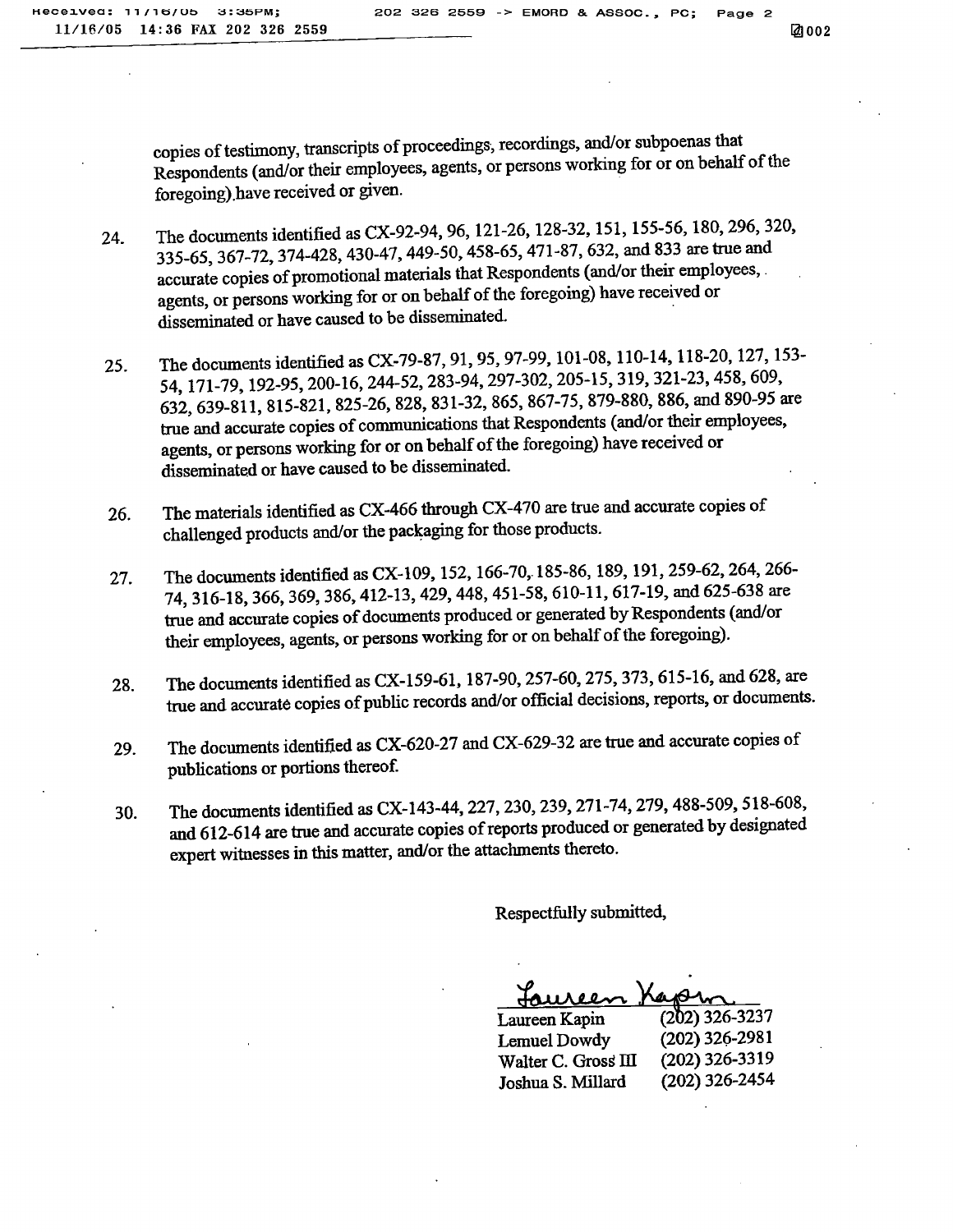Edwin Rodriguez (202) 326-3147 Laura Schneider (202) 326-2604 Division of Enforcement Bureau of Consumer Protection Federal Trade Commission 600 Pennsylvania Avenue, N.W.

#### Complaint Counsel

Knathan W. Emord Emord & Associates P.C. 1800 Alexander Bell Dr. Suite 200 Reston VA 20191 (202) 466-6937 Fax: (202) 466-6938

Counsel for Basic Research, LLC A.G. Waterhouse LLC Klein-Becker USA, LLC Nutrasport LLC Sovage Dermatalogic Laboratories, LLC BAN LLC

Stephen E. Nagi Nagin, Gallop & Figueredo, P.A. 18001 Old Cutler Road Miami, Florida 33 157 TeL. (305) 854-5353 Fax (305) 854-5351

### Counsel for Basic Research, LLC

Richard Burbidge, Esq. Burbidge & Mitchell 215 South State Street Suite 920 Salt Lake City, Utah 84111

#### Counsel for Dennis Gay

Ronald F. Price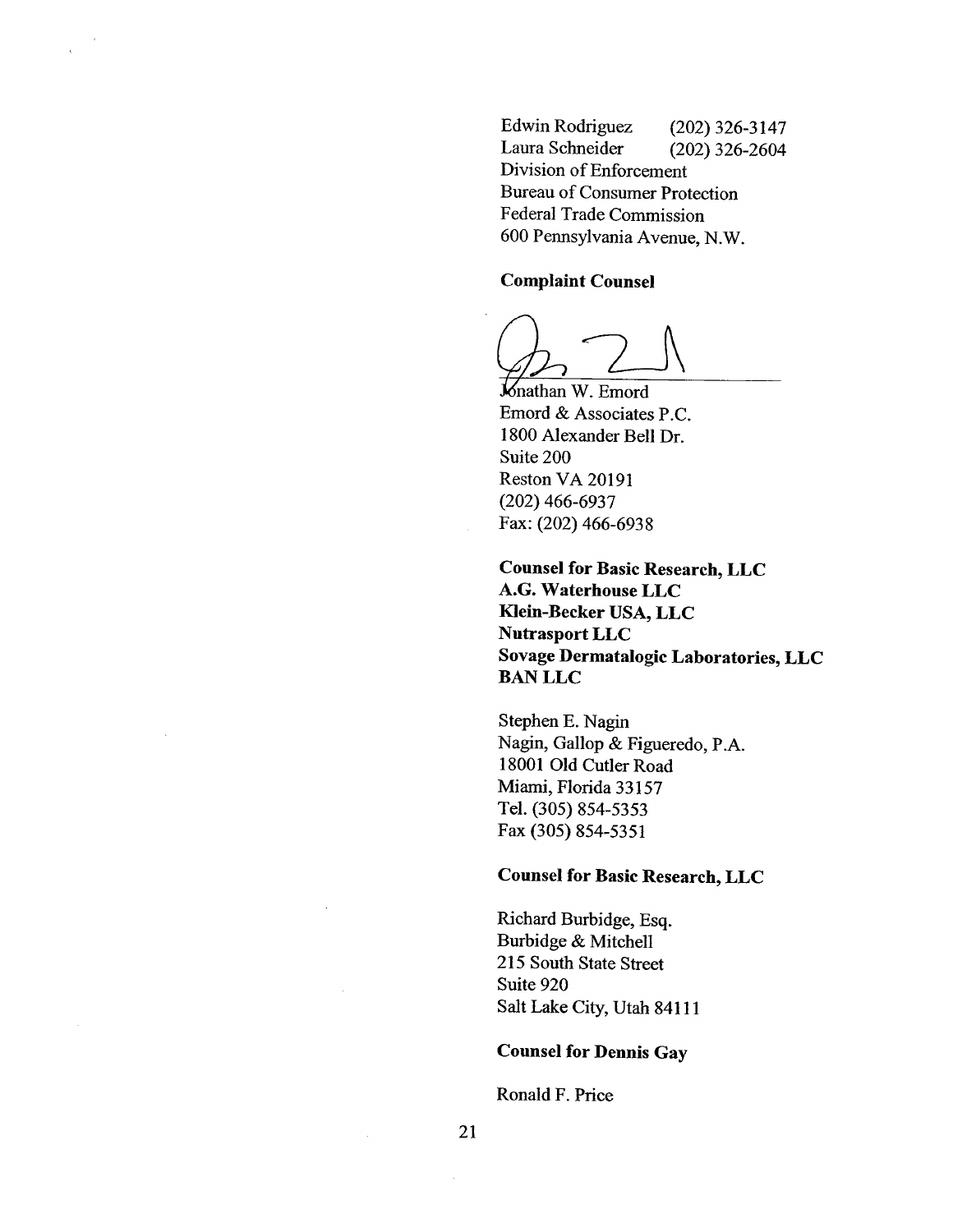PETERS SCOFIELD PRICE A PROFESSIONAL CORPORATION 340 Broadway Centre 111 East Broadway Salt Lake City, Utah 84111 Telephone: (801) 322-2002 Facsimile: (801) 322-2003

# Counsel for Respondent Daniel B. Mowrey

Mitchell K. Friedlander 5742 West Harold Gatty Drive Salt Lake City, Utah 84111,

Pro se.

 $\bar{z}$ 

 $\mathbb{R}^2$ 

Date submitted: November 16, 2005

 $\sim \rho^2$ 

 $\bar{z}$ 

 $\sim$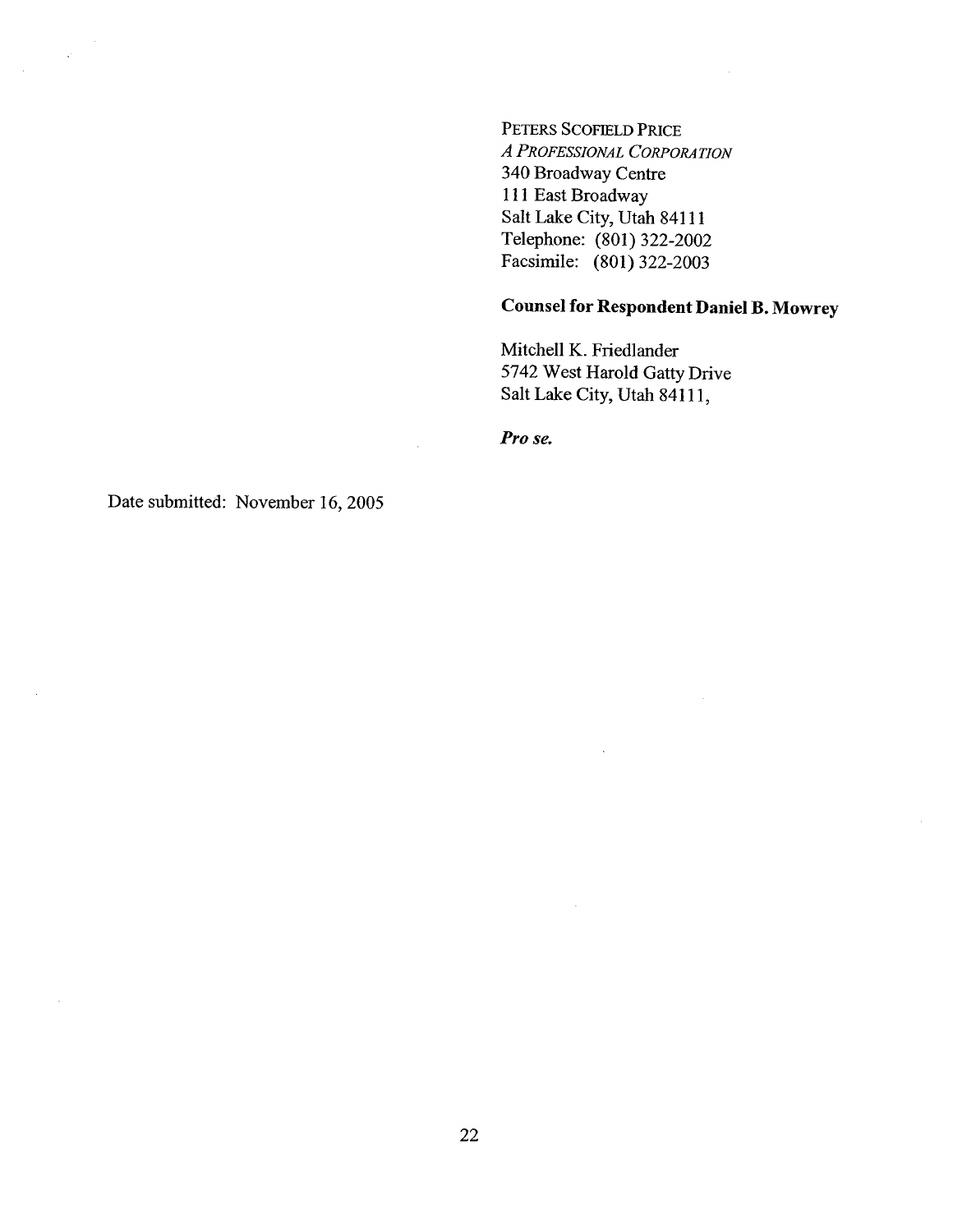#### CERTIFICATE OF SERVICE

I hereby certify that on this  $17<sup>th</sup>$  day of November, 2005, I caused the Parties' Stipulations of Fact and Authenticity to be served and filed as follows:

- (1) the original, two (2) paper copies filed by hand delivery on November 17,2005; and one (1) electronic copy via email on November 16, 2005 to: Donald S. Clark, Secretary Federal Trade Commission 600 Penn. Ave., N.W., Room H-135 Washington, D.C. 20580
- (2) two (2) paper copies served by hand delivery on November 17,2005 to: The Honorable Stephen J. McGuire Administrative Law Judge 600 Penn. Ave., N.W., Room H-I04 Washington, D.C. 20580
- (3) one paper copy by first class U.S. mail on November 17, 2005, and one electronic copy in PDF format by electronic mail on November 16, 2005 to:

Laureen Kapin Joshua S. Millard Laura Schneider Walter C. Gross III Lemuel W.Dowdy Edwin Rodriguez U.S. Federal Trade Commission 600 Pennsylvania Avenue, N.W. Suite NJ-2122 Washington, D.C. 20580 Email: lkapin@ftc.gov  $j$ millard@ftc.gov lschneider@ftc.gov wgross@ftc.gov ldowdy@ftc.gov  $erodriguez@ftc.gov$ Complaint Counsel

 $\sim$